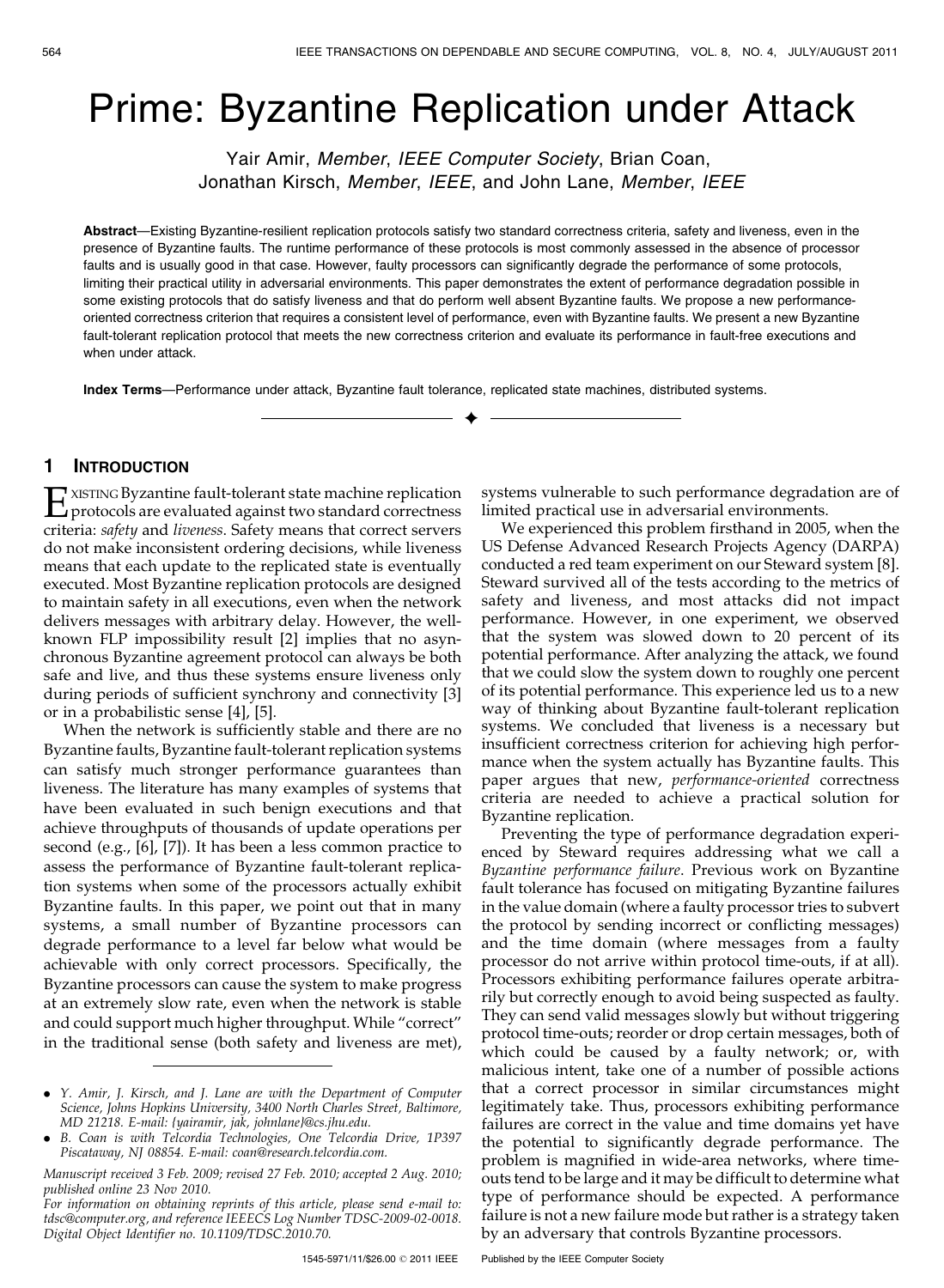In order to better understand the challenges associated with building Byzantine fault-tolerant replication protocols that can resist performance failures, we analyzed existing protocols to assess their vulnerability to performance degradation by malicious servers. We observed that most of the protocols (e.g., [6], [7], [8], [9], [10], [11], [12]) share a common feature: they rely on an elected leader to coordinate the agreement protocol. We call such protocols leader based. We found that leader-based protocols are vulnerable to performance degradation caused by a malicious leader.

Based on the understanding gained from our analysis, we developed Prime, the first Byzantine fault-tolerant state machine replication protocol capable of making a meaningful performance guarantee even when some of the servers are Byzantine. Prime meets a new, performanceoriented correctness criterion, called BOUNDED-DELAY. Informally, BOUNDED-DELAY bounds the latency between a correct server receiving a client operation and the correct servers executing the operation. The bound is a function of the network delays between the correct servers in the system. This is a much stronger performance guarantee than the eventual execution promised by liveness.

Like many existing Byzantine fault-tolerant replication protocols, Prime is leader based. Unlike existing protocols, Prime bounds the amount of performance degradation that can be caused by the faulty servers, including by a malicious leader. Two main insights motivate Prime's design. First, most protocol steps do not need any messages from the faulty servers to complete. Faulty servers cannot delay these steps beyond the time it would take if only correct servers were participating in the protocol. Second, the leader should require a predictable amount of resources to fulfill its role as leader. In Prime, the resources required by the leader to do its job as leader are bounded as a function of the number of servers in the system and are independent of the offered load. The result is that the performance of the few protocol steps that do depend on the (potentially malicious) leader can be effectively monitored by the nonleader servers.

We present experimental results evaluating the performance of Prime in fault-free and under attack executions. Our results demonstrate that Prime performs competitively with existing Byzantine fault-tolerant replication protocols in fault-free configurations and that Prime performs an order of magnitude better in under attack executions in the configurations tested.

# 2 CASE STUDY: BFT UNDER ATTACK

This section presents an attack analysis of Castro and Liskov's BFT protocol [6], a leader-based Byzantine faulttolerant replication protocol. We chose BFT because 1) it is a widely studied protocol to which other Byzantine-resilient protocols are often compared, 2) many of the attacks that can be applied to BFT (and the corresponding lessons learned) also apply to other leader-based protocols, and 3) its implementation was publicly available. BFT achieves high throughput in fault-free executions or when servers exhibit only benign faults. We first provide background on BFT and then describe two attacks that can be used to significantly degrade its performance when under attack.

BFT assigns a total order to client operations. The protocol requires  $3f + 1$  servers, where f is the maximum number of servers that may be Byzantine. An elected leader coordinates the protocol. If a server suspects that the leader has failed, it votes to replace it. When  $2f + 1$  servers vote to replace the leader, a view change occurs, in which a new leader is elected and servers collect information regarding pending operations so that progress can safely resume in a new view.

A client sends its operation directly to the leader. The leader proposes a sequence number for the operation by broadcasting a PRE-PREPARE message, which contains the view number, the proposed sequence number, and the operation itself. Upon receiving the PRE-PREPARE, a nonleader server accepts the proposed assignment by broadcasting a PREPARE message. When a server collects the PRE-PREPARE and 2f corresponding PREPARE messages, it broadcasts a COMMIT message. A server globally orders the operation when it collects  $2f + 1$  COMMIT messages. Each server executes globally ordered operations according to sequence number.

## 2.1 Attack 1: Pre-Prepare Delay

A malicious leader can introduce latency into the global ordering path simply by waiting some amount of time after receiving a client operation before sending it in a PRE-PREPARE message. The amount of delay a leader can add without being detected as faulty is dependent on 1) the way in which nonleaders place time-outs on operations they have not yet executed and 2) the duration of these time-outs.

A malicious leader can ignore operations sent directly by clients. If a client's time-out expires before receiving a reply to its operation, it broadcasts the operation to all servers, which forward the operation to the leader. Each nonleader server maintains a FIFO queue of pending operations (i.e., those operations it has forwarded to the leader but has not yet executed). A server places a time-out on the execution of the first operation in its queue; that is, it expects to execute the operation within the time-out period. If the time-out expires, the server suspects the leader is faulty and votes to replace it. When a server executes the first operation in its queue, it restarts the timer if the queue is not empty. Note that a server does not stop the timer if it executes a pending operation that is not the first in its queue. The duration of the time-out is dependent on its initial value (which is implementation and configuration dependent) and the history of past view changes. Servers double the value of their time-out each time a view change occurs. BFT does not provide a mechanism for reducing time-out values.

To retain its role as leader, the leader must prevent  $f + 1$ correct servers from voting to replace it. Thus, assuming a time-out value of  $T$ , a malicious leader can use the following attack to cause delay: 1) Choose a set, S, of  $f + 1$  correct servers, 2) For each server  $i \in S$ , maintain a FIFO queue of the operations forwarded by  $i$ , and 3) For each such queue, send a PRE-PREPARE containing the first operation on the queue every  $T-\epsilon$  time units. This guarantees that the  $f + 1$  correct servers in S execute the first operation on their queue each time-out period. If these operations are all different, the fastest the leader would need to introduce operations is at a rate of  $f + 1$  per time-out period. In the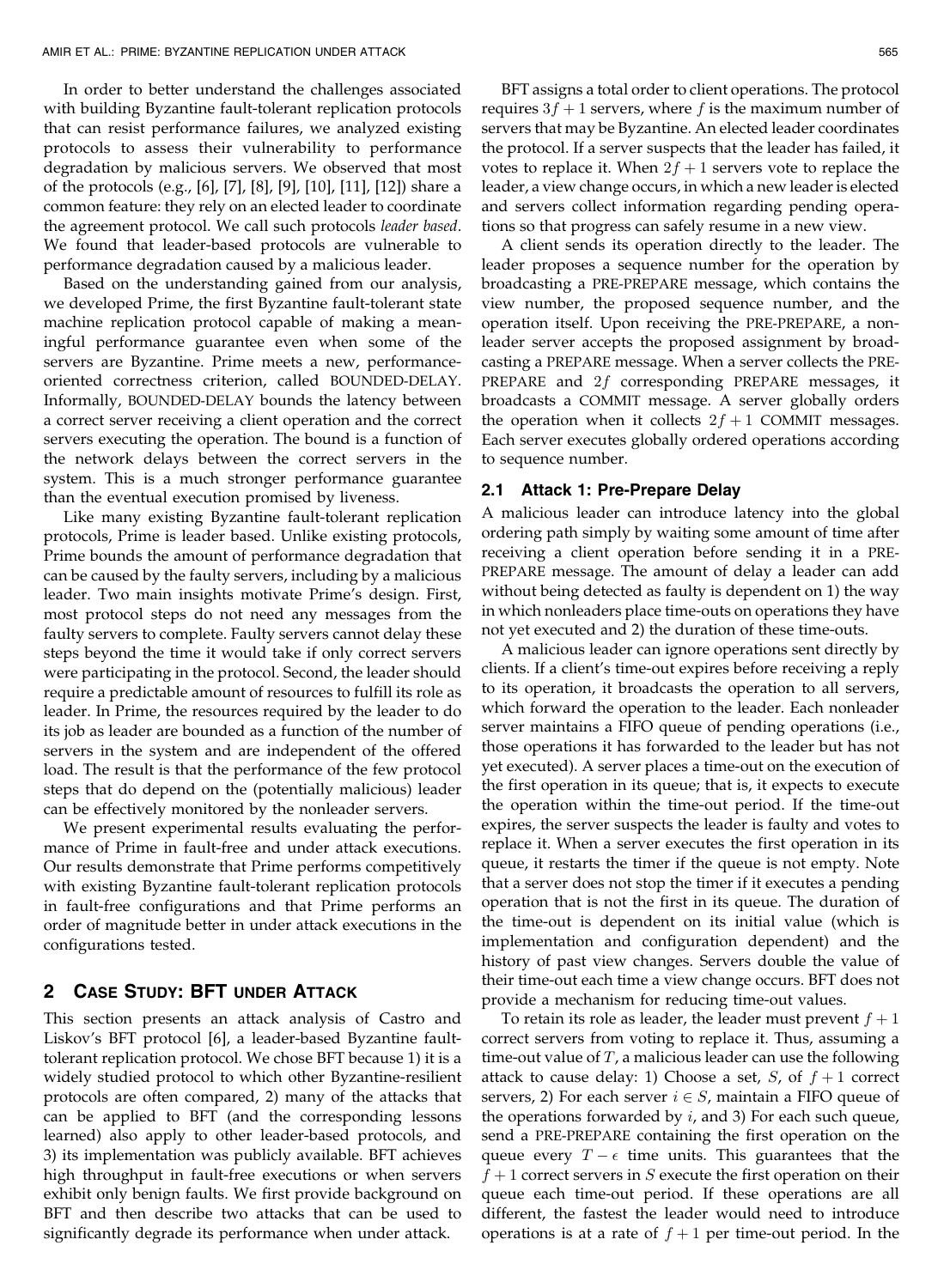worst case, the  $f + 1$  servers would have identical queues, and the leader could introduce one operation per time-out.

This attack exploits the fact that nonleader servers place time-outs only on the first operation in their queues. To understand the ramifications of placing a time-out on all pending operations, we consider a hypothetical protocol that is identical to BFT except that nonleader servers place a time-out on all pending operations. Suppose nonleader server  $i$  simultaneously forwards  $n$  operations to the leader. If server  $i$  sets a time-out on all  $n$  operations, then  $i$  will suspect the leader if the system fails to execute  $n$  operations per time-out period. Since the system has a maximal throughput, if  $n$  is sufficiently large,  $i$  will suspect a correct leader. The fundamental problem is that correct servers have no way to assess the rate at which a correct leader can coordinate the global ordering.

Recent protocols [13], [14] attempt to mitigate the PRE-PREPARE attack by rotating the leader (an idea suggested in [15]). While these protocols allow good long-term throughput and avoid the scenario in which a faulty leader can degrade performance indefinitely, they do not guarantee that individual operations will be ordered in a timely manner. Prime takes a different approach, guaranteeing that the system eventually settles on a leader that is forced to propose an ordering on all operations in a timely manner. To meet this requirement, the leader needs only a bounded amount of incoming and outgoing bandwidth, which would not be the case if servers placed a time-out on all operations in BFT.

We note that BFT can be configured to use an optimization in which clients disseminate operations to all servers and the leader sends PRE-PREPARE messages containing hashes of the operations, thus limiting (but not bounding) the bandwidth requirements of the leader. However, when this optimization is used, faulty clients can repeatedly cause performance degradation by disseminating their operations only to  $f + 1$  of the  $2f + 1$  correct servers. This causes  $f$  correct servers to learn the ordering of an operation without having the operation itself, which prevents them from executing subsequent operations until they recover the missing operations.

## 2.2 Attack 2: Time-Out Manipulation

BFT ensures safety regardless of network synchrony. However, while attacks that impact message delay (e.g., denial-ofservice attacks) cannot cause inconsistency, they can be used to increase the time-out value used to detect a faulty leader. During the attack, the time-out doubles with each view change. If the adversary stops the attack when a malicious server is the leader, then that leader will be able to slow the system down to a throughput of roughly  $f + 1$  operations per time-out  $T$ , where  $T$  is potentially very large, using the attack described in the previous section. This vulnerability stems from BFT's inability to reduce the time-out and adapt to the network conditions after the system stabilizes.

One might try to overcome this problem in several ways, such as by resetting the time-out when the system reaches a view in which progress occurs, or by adapting the time-out using a multiplicative increase and additive decrease mechanism. In the former approach, if the time-out is set too low originally, then it will be reset just when it reaches

a large enough value. This may cause the system to experience long periods during which new operations cannot be executed, because leaders (even correct ones) continue to be suspected until the time-out becomes large enough again. The latter approach may be more effective but will be slow to adapt after periods of instability. As will be explained in Section 5.4, Prime adapts to changing network conditions and dynamically determines an acceptable level of timeliness based on the current latencies between correct servers.

# 3 SYSTEM MODEL AND SERVICE PROPERTIES

We consider a system consisting of  $N$  servers and  $M$  clients (collectively called processors), which communicate by passing messages. Each server is uniquely identified from the set  $\mathcal{R} = \{1, 2, ..., N\}$ , and each client is uniquely identified from the set  $S = \{N+1, N+2, \ldots, N+M\}$ . We assume a Byzantine fault model in which processors are either correct or faulty; correct processors follow the protocol specification exactly, while faulty processors can deviate from the protocol specification arbitrarily by sending any message at any time, subject to the cryptographic assumptions stated below. We assume that  $N \geq 3f + 1$ , where f is an upper bound on the number of servers that may be faulty. For simplicity, we describe the protocol for the case when  $N = 3f + 1$ . Any number of clients may be faulty.

We assume an asynchronous network, in which message delay for any message is unbounded. The system meets our safety criteria in all executions in which  $f$  or fewer servers are faulty. The system guarantees our liveness and performance properties only in subsets of the executions in which message delay satisfies certain constraints. For some of our analysis, we will be interested in the subset of executions that model Diff-Serv [16] with two traffic classes. To facilitate this modeling, we allow each correct processor to designate each message that it sends as either TIMELY or BOUNDED.

All messages sent between processors are digitally signed. We denote a message,  $m$ , signed by processor  $i$  as  $\langle m\rangle_{\sigma_i}.$  We assume that digital signatures are unforgeable without knowing a processor's private key. We also make use of a collision-resistant hash function,  $D$ , for computing message digests. We denote the digest of message  $m$  as  $D(m)$ .

A client submits an operation to the system by sending it to one or more servers. Operations are classified as readonly (queries) and read/write (updates). Each client operation is signed. Each server produces a sequence of operations,  $\{o_1, o_2, \ldots\}$ , as its output. The output reflects the order in which the server executes client operations. When a server outputs an operation, it sends a reply containing the result of the operation to the client.

Safety. Server replies for operations submitted by correct clients are correct according to linearizability [17], as modified to cope with faulty clients [18]. Prime establishes a total order on client operations, as encapsulated in the following safety property:

Definition 3.1 (Safety-S1). In all executions in which f or fewer servers are faulty, the output sequences of two correct servers are identical, or one is a prefix of the other.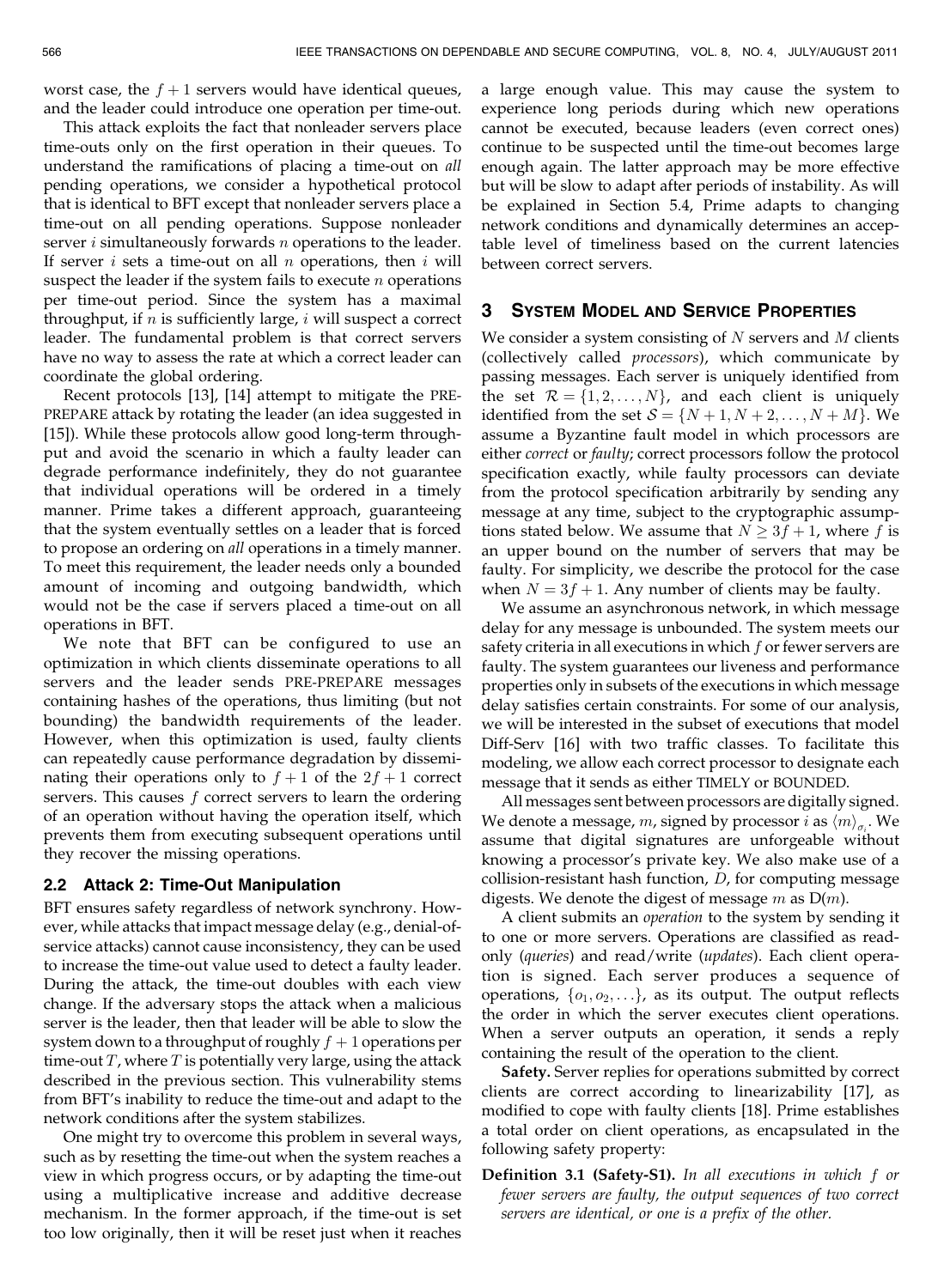Liveness and performance properties. Before defining Prime's liveness and performance properties, which we call PRIME-LIVENESS and BOUNDED-DELAY, we first require several definitions:

- **Definition 3.2.** A stable set is a set of correct servers, Stable, such that  $|Stable| \geq 2f + 1$ . We refer to the members of Stable as the stable servers.
- **Definition 3.3 (Bounded-Variance** $(T, S, K)$ ). For each pair of servers, s and r, in S, there exists a value, Min\_Latency(s, r), unknown to the servers, such that if s sends a message in traffic class T to r, it will arrive with delay  $\Delta_{s,r}$ , where  $\text{Min}\_\text{Latency}(s, r) \leq \Delta_{s,r} \leq \text{Min}\_\text{Latency}(s, r) * K.$
- Definition 3.4 (Eventual-Synchrony $(T, S)$ ). Any message in traffic class T sent from server  $s \in S$  to server  $r \in S$  will arrive within some unknown bounded time.

We now specify the degrees of network stability needed for Prime to meet PRIME-LIVENESS and BOUNDED-DELAY, respectively:

- **Definition 3.5 (Stability-S1).** Let  $T_{timely}$  be a traffic class containing all messages designated as TIMELY. Then, there exists a stable set, S, a known network-specific constant,  $K_{Lat}$ , and a time, t, after which Bounded-Variance( $T_{timely}$ , S,  $K_{Lat}$ ) holds.
- **Definition 3.6 (Stability-S2).** Let  $T_{timely}$  and  $T_{bounded}$  be traffic classes containing messages designated as TIMELY and BOUNDED, respectively. Then, there exists a stable set, S, a known network-specific constant,  $K_{Lat}$ , and a time, t, after which Bounded-Variance( $T_{timely}$ , S,  $K_{Lat}$ ) and Eventual-Synchrony( $T_{bounded}$ , S) hold.

We now state Prime's liveness and performance properties:

- Definition 3.7 (Prime-Liveness). If Stability-S1 holds for a stable set, S, and no more than f servers are faulty, then if a server in S receives an operation from a correct client, the operation will eventually be executed by all servers in S.
- Definition 3.8 (Bounded-Delay). If Stability-S2 holds for a stable set, S, and no more than f servers are faulty, then there exists a time after which the latency between a server in S receiving a client operation and all servers in S executing that operation is upper bounded.

Discussion: The degree of stability needed for liveness in Prime (i.e., Stability-S1) is incomparable with the degree of stability needed in BFT and similar protocols. BFT requires Eventual-Synchrony [3] to hold for all protocol messages, while Prime requires Bounded-Variance (a stronger degree of synchrony) but only for messages in the TIMELY traffic class. As described in Section 5, the TIMELY messages account for a small fraction of the total traffic, are only sent periodically, and have a small, bounded size. Prime is live even when messages in the BOUNDED traffic class arrive completely asynchronously.

It is possible for a strong network adversary capable of controlling the network variance to construct scenarios in which BFT is live and Prime is not. These scenarios occur when the variance for TIMELY messages becomes greater than  $K_{Lat}$ , yet the delay is still bounded. This can be made less likely to occur in practice by increasing  $K_{Lat}$ , although

at the cost of giving a faulty leader more leeway to cause delay (see Section 5.4).

In practice, we believe both Stability-S1 and Stability-S2 can be made to hold. In well-provisioned local-area networks, network delay is often predictable and queuing is unlikely to occur. On wide-area networks, one could use a quality-of-service mechanism such as Diff-Serv [16], with one low-volume class for TIMELY messages and a second class for BOUNDED messages, to give Bounded-Variance sufficient coverage, provided enough bandwidth is available to pass the TIMELY messages without queuing. The required level of bandwidth is tunable and independent of the offered load; it is based only on the number of servers in the system and the rate at which the periodic messages are sent. Thus, in a well-engineered system, Bounded-Variance should hold for TIMELY messages, regardless of the offered load.

Finally, we remark that resource exhaustion denial-ofservice attacks may cause Stability-S2 to be violated for the duration of the attack. Such attacks fundamentally differ from the attacks that are the focus of this paper, where malicious leaders can slow down the system without triggering defense mechanisms. Handling resource exhaustion attacks at the systemwide level is a difficult problem that is orthogonal and complementary to the solution strategies considered in this work.

## 4 PRIME: DESIGN AND OVERVIEW

In any execution where the network is well behaved, Prime eventually bounds the time between when a client submits an operation to a stable server and when all of the stable servers execute the operation. The nonleader servers monitor the performance of the leader and replace any leader that is performing too slowly.

In existing leader-based protocols, variation in workload can give rise to legitimate variations in a leader's performance, which, in turn, make it hard or impossible for nonleaders to judge the leader's performance. In contrast, for any fixed system size, Prime assigns the leader a fixed amount of work (to do in its role as leader), independent of the load on the system. Thus, it is much easier for the nonleaders to judge the performance of the leader. A leader in Prime is also assigned tasks unrelated to its role as leader. It must give priority to its leader tasks so that its performance as leader will be independent of system workload.

Prime reduces the amount of work assigned to the leader by offloading to other servers most of the tasks required to establish an order on client operations. Most offloaded tasks are done by all of the servers as a group, with the leader participating but playing no special role. In any execution where the network is well behaved, the progress of these tasks has bounded delay regardless of the behavior of Byzantine servers (including a Byzantine leader).

One offloaded task is handled differently. Much of the initial work to order and propagate each client operation is done by a subprotocol coordinated by the server to which the operation was submitted. If the coordinator of this subprotocol is correct, the subprotocol will have bounded delay in executions where the network is well behaved. If instead the coordinator of the subprotocol is Byzantine, there is no requirement on whether or when the subprotocol completes (and, in turn, whether or when the submitted operation is ordered).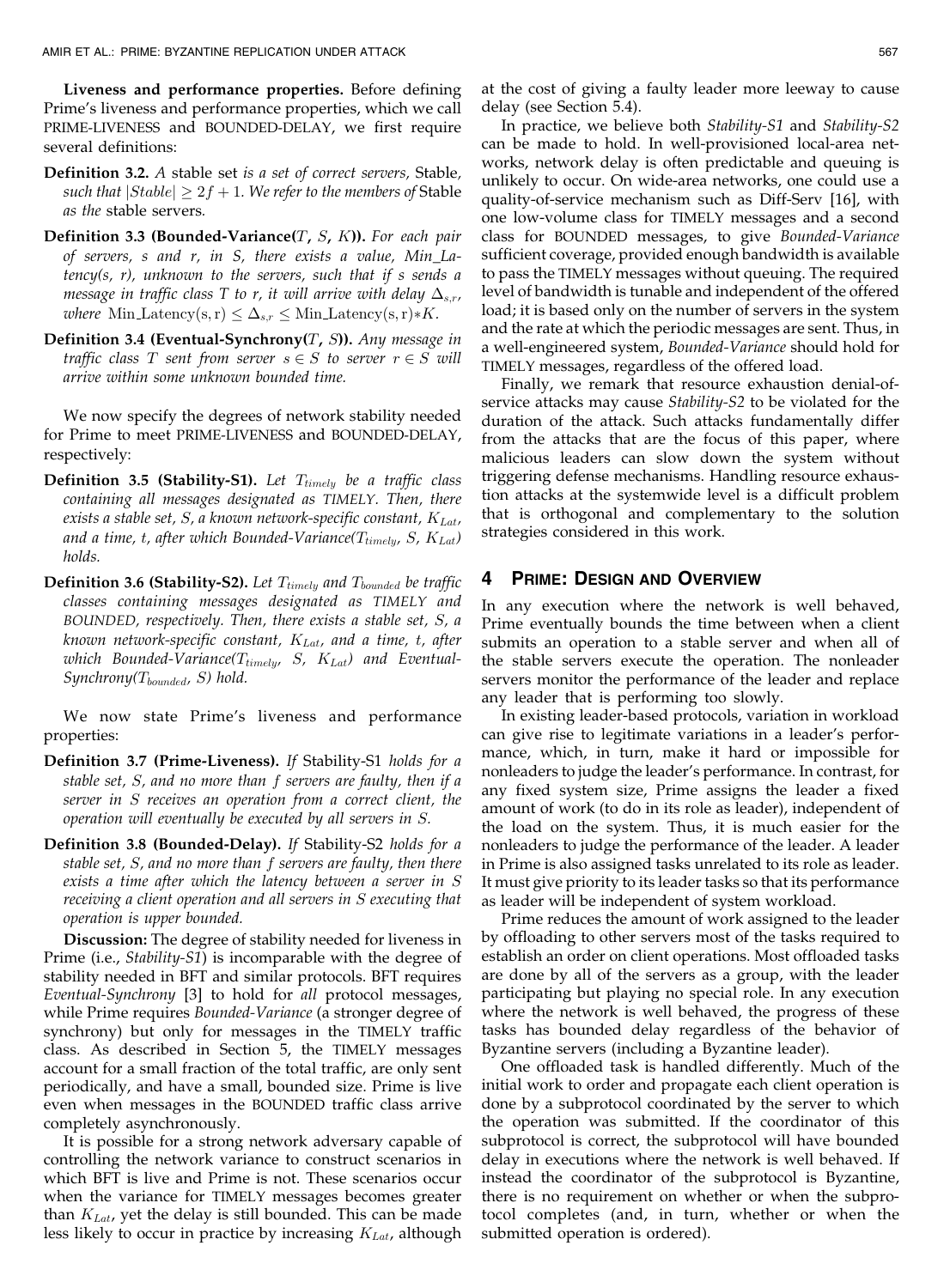The view change protocol in Prime is also designed so that the leader has a fixed-size task and hence can have its performance accurately assessed by its peers.

# 4.1 Operation Ordering

A client requests the ordering of an operation by submitting it to a server. A server incrementally constructs a serverspecific ordering of those operations that clients submit directly to it, and it assumes responsibility for disseminating the operations to the other servers. Each server periodically broadcasts a bounded-size summary message that indicates how much of each server's server-specific ordering this server has learned about.

The only thing that the current leader of the main protocol must do to build the global ordering of client operations is to incrementally construct an interleaving of the server-specific orderings. A correct leader periodically sends an ordering message containing the most recent summary message from each server. The ordering messages are of fixed size, and the extension to the global order is implicit in the set of summary messages included in the ordering messages sent by the leader. The ordering message describes for each server a (possibly empty) window of additional operations from that server's server-specific order to add to the global order. The specified window always starts with the earliest operation from each server that has not yet been added to the global order. The window adds only those operations known widely enough among the correct servers so that eventually all correct servers will be able to learn what the operations are.

Because the leader's job of extending the global order requires a small, bounded amount of work, the nonleader servers can judge the leader's performance effectively. The nonleaders measure the round-trip times to each other to determine how long it should take between sending a summary to the leader and receiving a corresponding ordering message; we call this the turnaround time provided by the leader. Nonleaders also monitor that the leader is sending current summary messages. When a nonleader server sends a summary message to the leader, it can expect the leader's next ordering message to reflect at least as much information about the server-specific orderings as is contained in the summary.

## 4.2 Overview of Subprotocols

We now list and describe the subprotocols in Prime.

Client subprotocol. The Client subprotocol defines how a client injects an operation into the system and collects replies from servers once the operation has been executed.

Preordering subprotocol. The Preordering subprotocol implements the server-specific orderings that are later interleaved by the leader to construct the global ordering. At all times a separate instance of the subprotocol, coordinated by each server in the system, runs in order to process operations submitted to that server. The subprotocol has three main functions. First, it is used to disseminate to  $2f + 1$  servers each client operation. Second, it binds each operation to a unique preorder identifier; we say that a server preorders an operation when it learns the operation's unique binding. Third, it summarizes each server's knowledge of the server-specific orderings by generating summary messages. A summary generated by server  $i$  contains a value,  $x$ , for each server *j* such that  $x$  is the longest gap-free prefix of the serverspecific ordering generated by  $j$  that is known to  $i$ .

Global Ordering subprotocol. The Global Ordering subprotocol runs periodically and is used to incrementally extend the global order. The subprotocol is coordinated by the current leader and, like BFT [6], establishes a total order on PRE-PREPARE messages. Instead of sending a PRE-PREPARE message containing client operations (or even operation identifiers) like in BFT, the leader in Prime sends a PRE-PREPARE message that contains a vector of at most  $3f + 1$  summary messages, each from a different server. The summaries contained in the totally ordered sequence of PRE-PREPARE messages induce a total order on the preordered operations.

To ensure that client operations known only to faulty processors will not be globally ordered, we define an operation as eligible for execution when the collection of summaries in a PRE-PREPARE message indicate that the operation has been preordered by at least  $2f + 1$  servers. An operation that is eligible for execution is known to enough correct servers so that all correct servers will eventually be able to execute it, regardless of the behavior of faulty servers and clients. Totally ordering a PRE-PREPARE extends the global order to include those operations that become eligible for the first time.

Reconciliation subprotocol. The Reconciliation subprotocol proactively recovers globally ordered operations known to some servers but not others. Because correct servers can only execute the gap-free prefix of globally ordered operations, this prevents faulty servers from blocking execution at some correct servers by intentionally failing to disseminate operations to them.

Suspect-Leader subprotocol. The Suspect-Leader subprotocol determines whether the leader is extending the global ordering in a timely manner. The servers measure the round-trip times to each other in order to compute two values. The first is an acceptable turnaround time that the leader should provide, computed as a function of the latencies between the correct servers in the system. The second is a measure of the turnaround time actually being provided by the leader since its election. Suspect-Leader guarantees that a leader will be replaced unless it provides an acceptable turnaround time to at least one correct server, and that the threshold for turnaround time is high enough so that at least  $f + 1$  correct servers will not be suspected.

Leader Election subprotocol. When the current leader is suspected to be faulty by enough servers, the nonleader servers vote to elect a new leader. Each leader election is associated with a unique view number; the resulting configuration, in which one server is the leader and the rest are nonleaders, is called a view. The view number is increased by one and the new leader is chosen by rotation.

View Change subprotocol. When a new leader is elected, the View Change subprotocol wraps up in-progress activity from prior views by deciding which updates to the global order to process and which can be safely abandoned.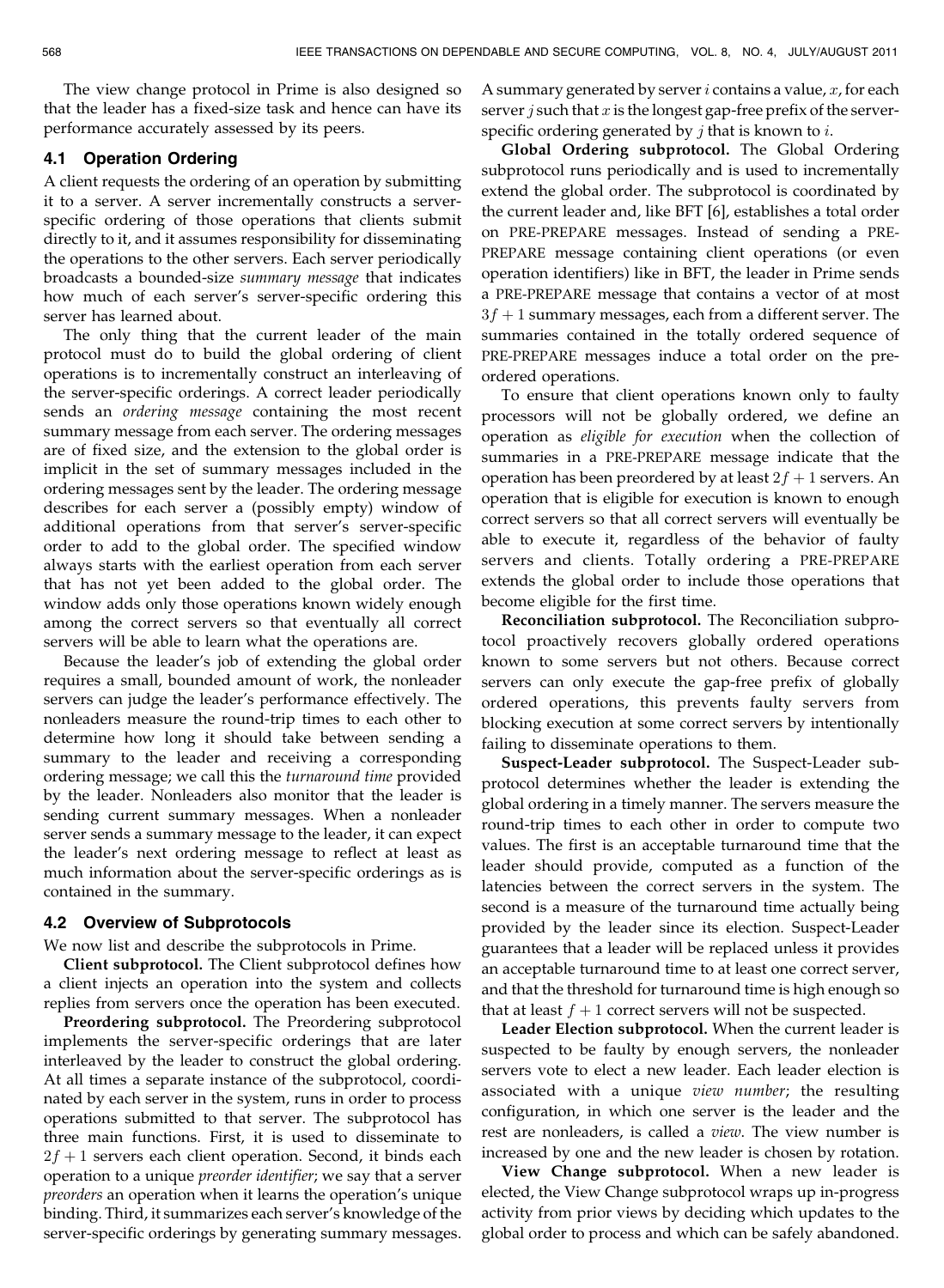TABLE 1 Traffic Class of Each Prime Message Type

| Subprotocol     | <b>Message Type</b>               | <b>Traffic Class</b> |
|-----------------|-----------------------------------|----------------------|
| Client          | <b>CLIENT-OP</b>                  | <b>BOUNDED</b>       |
|                 | CLIENT-REPLY                      | <b>BOUNDED</b>       |
| Preordering     | PO-REQUEST                        | <b>BOUNDED</b>       |
|                 | PO-ACK                            | <b>BOUNDED</b>       |
|                 | PO-SUMMARY                        | <b>BOUNDED</b>       |
| Global Ordering | PRE-PREPARE<br>(from leader only) | <b>TIMELY</b>        |
|                 | PRE-PREPARE<br>(flooded)          | <b>BOUNDED</b>       |
|                 | PREPARE                           | <b>BOUNDED</b>       |
|                 | <b>COMMIT</b>                     | <b>BOUNDED</b>       |
| Reconciliation  | <b>RECON</b>                      | <b>BOUNDED</b>       |
|                 | <b>INOUIRY</b>                    | <b>BOUNDED</b>       |
|                 | <b>CORRUPTION-PROOF</b>           | <b>BOUNDED</b>       |
| Suspect-Leader  | SUMMARY-MATRIX                    | <b>TIMELY</b>        |
|                 | <b>RTT-PING</b>                   | <b>TIMELY</b>        |
|                 | RTT-PONG                          | <b>TIMELY</b>        |
|                 | <b>RTT-MEASURE</b>                | <b>BOUNDED</b>       |
|                 | <b>TAT-UB</b>                     | <b>BOUNDED</b>       |
|                 | <b>TAT-MEASURE</b>                | <b>BOUNDED</b>       |
| Leader Election | NEW-LEADER                        | <b>BOUNDED</b>       |
|                 | NEW-LEADER-PROOF                  | <b>BOUNDED</b>       |
| View Change     | <b>REPORT</b>                     | <b>BOUNDED</b>       |
|                 | PC-SET                            | <b>BOUNDED</b>       |
|                 | VC-LIST                           | <b>BOUNDED</b>       |
|                 | <b>VC-PARTIAL-SIG</b>             | <b>BOUNDED</b>       |
|                 | REPLAY-PREPARE                    | <b>BOUNDED</b>       |
|                 | REPLAY-COMMIT                     | <b>BOUNDED</b>       |
|                 | VC-PROOF                          | <b>TIMELY</b>        |
|                 | REPLAY                            | <b>TIMELY</b>        |

# 5 PRIME: TECHNICAL DETAILS

This section describes the technical details of Prime. Due to space limitations, we only present the details of the Preordering, Global Ordering, Reconciliation, and Suspect-Leader subprotocols. Details of the remaining subprotocols can be found in Appendix A, on the Computer Society Digital Library at http://doi.ieeecomputersociety.org/ 10.1109/TDSC.2010.70. Table 1 lists the types and traffic classes of all of Prime's messages.

## 5.1 The Preordering Subprotocol

The Preordering subprotocol binds each client operation to a unique preorder identifier. The preorder identifier consists of a pair of integers,  $(i, seq)$ , where i is the identifier of the server that introduces the operation for preordering, and seq is a preorder sequence number, a local variable at  $i$ incremented each time it introduces an operation for preordering. Note that the preorder sequence number corresponds to server i's server-specific ordering.

Operation dissemination and binding. Upon receiving a client operation,  $o$ , server i broadcasts a  $\langle$ PO-REQUEST,  $seq_i, o, i\rangle_{\sigma}$  message. The PO-REQUEST disseminates the client's operation and proposes that it be bound to the preorder identifier  $(i, seq_i)$ . When a server, j, receives the PO-REQUEST, it broadcasts a  $\langle$ PO-ACK,  $i$ ,  $seq_i$ ,  $D(o)$ ,  $j\rangle_{\sigma_i}$ message if it has not previously received a PO-REQUEST from  $i$  with preorder sequence number  $seq_i$ .

A set consisting of a PO-REQUEST and  $2f$  matching PO-ACK messages from different servers constitutes a preorder certificate. The preorder certificate proves that the preorder identifier  $(i, seq_i)$  is uniquely bound to client operation o. We say that a server that collects a preorder certificate preorders the corresponding operation. Prime guarantees that if two servers bind operations  $\sigma$  and  $\sigma'$  to preorder identifier  $(i, seq_i)$ , then  $o = o^7$ .

Let  $m_1 = \langle$  PO-SUMMARY,  $vec_1, i \rangle_{\sigma_i}$ Let  $m_2 = \langle$  PO-SUMMARY,  $vec_2, i \rangle_{\sigma_i}$ 1.  $m_1$  is at least as up-to-date as  $m_2$  when •  $(\forall j \in \mathcal{R}) [vec_1[j] \geq vec_2[j]].$ 2.  $m_1$  is more up-to-date than  $m_2$  when •  $m_1$  is at least as up to date as  $m_2$ , and •  $(\exists j \in \mathcal{R}) [vec_1[j] > vec_2[j]].$ 3.  $m_1$  and  $m_2$  are consistent when •  $m_1$  is at least as up to date as  $m_2$ , or •  $m_2$  is at least as up to date as  $m_1$ .

Fig. 1. Terminology used by the Preordering subprotocol.

Summary generation and exchange. Each correct server maintains a local vector, PreorderSummary[], indexed by server identifier. At correct server j, PreorderSummary[i] contains the maximum sequence number,  $n$ , such that  $j$  has preordered all operations bound to preorder identifiers  $(i, seq)$ , with  $1 \leq seq \leq n$ . For example, if server 1 has *PreorderSummary* $[]=\{2, 1, 3, 0\}$ , then server 1 has preordered the client operations bound to preorder identifiers  $(1, 1)$  and  $(1, 2)$  from server 1;  $(2, 1)$  from server 2;  $(3, 1)$ ,  $(3, 2)$ , and  $(3, 3)$  from server 3; and the server has not yet preordered any operations introduced by server 4.

Each correct server,  $i$ , periodically broadcasts the current state of its PreorderSummary vector by sending a  $\langle$ PO-SUMMARY,  $vec, i\rangle_{\sigma_i}$  message. Note that the PO-SUM-MARY message serves as a cumulative acknowledgment for preordered operations and is a short representation of every operation the sender has contiguously preordered (i.e., with no holes) from each server.

A key property of the Preordering subprotocol is that if an operation is introduced for preordering by a correct server, the faulty servers cannot delay the time at which the operation is cumulatively acknowledged (in PO-SUMMARY messages) by at least  $2f + 1$  correct servers. This property holds because the rounds are driven by message exchanges between correct servers.

Each correct server stores the most up-to-date and consistent PO-SUMMARY messages that it has received from each server; these terms are defined formally in Fig. 1. Intuitively, two PO-SUMMARY messages from server i, containing vectors  $vec$  and  $vec'$ , are consistent if either all of the entries in vec are greater than or equal to the corresponding entries in  $vec'$ , or vice versa. Note that correct servers will never send inconsistent PO-SUMMARY messages, since entries in the *PreorderSummary* vector never decrease. Therefore, a pair of inconsistent PO-SUMMARY messages from the same server constitutes proof that the server is malicious. Each correct server, i, maintains a Blacklist data structure that stores the server identifiers of any servers from which  $i$  has collected inconsistent PO-SUMMARY messages.

The collected PO-SUMMARY messages are stored in a local vector, LastPreorderSummaries[], indexed by server identifier. In Section 5.2, we show how the leader uses the contents of its own LastPreorderSummaries vector to propose an ordering on preordered operations. In Section 5.4, we show how the nonleaders' LastPreorderSummaries vectors determine what they expect to see in the leader's ordering messages, thus allowing them to monitor the leader's performance.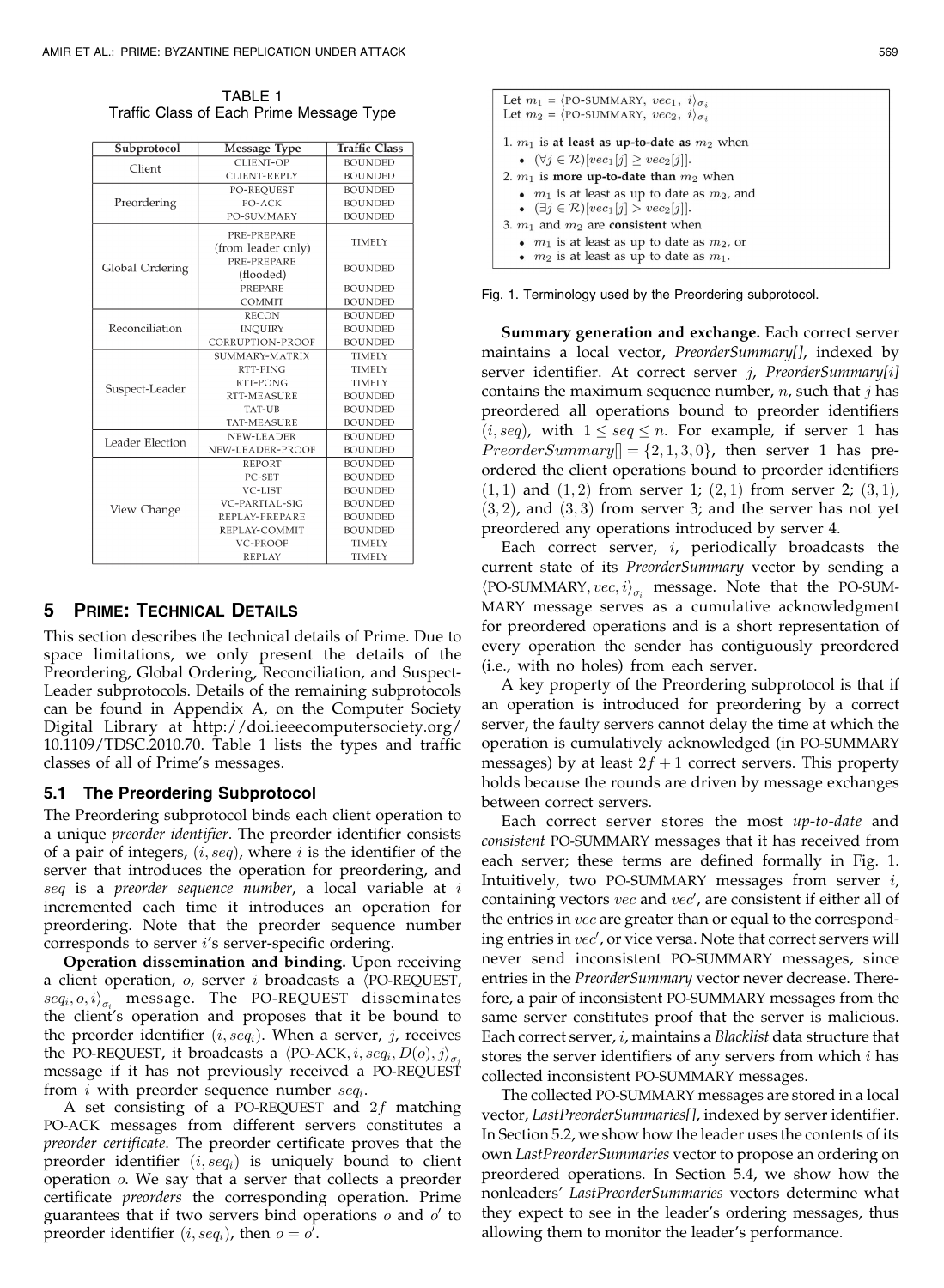## 5.2 The Global Ordering Subprotocol

Like BFT, the Global Ordering subprotocol uses three message rounds: PRE-PREPARE, PREPARE, and COMMIT. In Prime, the PRE-PREPARE messages contain and propose a global order on *summary matrices*, not client operations. Each summary matrix is a vector of  $3f + 1$  PO-SUMMARY messages. The term "matrix" is used because each PO-SUMMARY message sent by a correct server itself contains a vector, with each entry reflecting the operations that have been preordered from each server. Thus, row  $i$  in summary matrix  $sm$  (denoted  $sm[i]$ ) either contains a PO-SUMMARY message generated and signed by server  $i$ , or a special empty PO-SUMMARY message, containing a null vector of length  $3f + 1$ , indicating that the server has not yet collected a PO-SUMMARY from server  $i$ . When indexing into a summary matrix, we let  $sm[i][j]$  serve as shorthand for  $sm[i].vec[j].$ 

A correct leader,  $l$ , of view  $v$  periodically broadcasts a  $\langle$ PRE-PREPARE, v, seq, sm, l $\rangle_{\sigma}$  message, where seq is a global sequence number (analogous to the one assigned to PRE-PREPARE messages in BFT) and  $sm$  is the leader's LastPreorderSummaries vector. When correct server i receives a  $\langle$ PRE-PREPARE,  $v$ , seq, sm,  $l\rangle_{\sigma}$  message, it takes the following steps. First, server i checks each PO-SUMMARY message in the summary matrix to see if it is consistent with what  $i$ has in its *LastPreorderSummaries* vector. Any server whose PO-SUMMARY is inconsistent is added to i's Blacklist. Second, i decides if it will respond to the PRE-PREPARE message using similar logic to the corresponding round in BFT. Specifically,  $i$  responds to the message if 1)  $v$  is the current view number and 2)  $i$  has not already processed a PRE-PREPARE in view  $v$  with the same sequence number but different content.

If i decides to respond to the PRE-PREPARE, it broadcasts a  $\langle$ PREPARE,  $v$ , seq,  $D(sm)$ ,  $i\rangle_{\sigma_l}$  message, where v and seq correspond to the fields in the PRE-PREPARE and  $D(s_m)$  is a digest of the summary matrix found in the PRE-PREPARE. A set consisting of a PRE-PREPARE and  $2f$  matching PREPARE messages constitutes a prepare certificate. Upon collecting a prepare certificate, server *i* broadcasts a  $\langle$  COMMIT,  $v$ ,  $seq, D(sm), i$  message. We say that a server globally orders a PRE-PREPARE when it collects  $2f + 1$  COMMIT messages that match the PRE-PREPARE.

Obtaining a global order on client operations. At any time at any correct server, the current outcome of the Global Ordering subprotocol is a totally ordered stream of PRE-PREPARE messages:  $T = \langle T_1, T_2, \ldots, T_x \rangle$ . The stream at one correct server may be a prefix of the stream at another correct server, but correct servers do not have inconsistent streams.

We now explain how a correct server obtains a total order on client operations from its current local value of T. Let mat be a function that takes a PRE-PREPARE message and returns the summary matrix that it contains. Let  $M$ , a function from PRE-PREPARE messages to sets of preorder identifiers, be defined as

$$
M(T_y) = \{(i, seq) : i \in \mathcal{R} \land seq \in \mathcal{N} \land
$$

$$
|\{j : j \in \mathcal{R} \land mat(T_y)[j][i] \ge seq\}| \ge 2f + 1\}.
$$

Observe that any preorder identifier in  $M(T_y)$  has been associated with a specific operation by at least  $2f + 1$ servers, of which at least  $f + 1$  are correct. The Preordering subprotocol guarantees that this association is unique. The Reconciliation subprotocol guarantees that any operation in  $M(T<sub>v</sub>)$  is known to enough correct servers so that in any sufficiently stable execution, any correct server that does not yet have the operation will eventually receive it (see Section 5.3). Note also that since PO-SUMMARY messages are cumulative acknowledgments, if  $M(T<sub>y</sub>)$  contains a preorder identifier  $(i, seq)$ , then  $M(T_y)$  also contains all preorder identifiers of the form  $(i, seq')$  for  $1 \leq seq' < seq$ .

Let  $L$  be a function that takes as input a set of preorder identifiers,  $P$ , and outputs the elements of  $P$  ordered lexicographically by their preorder identifiers, with the first element of the preorder identifier having the higher significance. Letting  $\parallel$  denote concatenation and  $\setminus$  denote set difference, the final total order on clients operations is obtained by

$$
C_1 = L(M(T_1)),
$$
  
\n
$$
C_q = L(M(T_q) \setminus M(T_{q-1})),
$$
  
\n
$$
C = C_1 ||C_2|| \cdots ||C_x.
$$

Intuitively, when a PRE-PREPARE is globally ordered, it expands the set of preordered operations that are eligible for execution to include all operations  $\sigma$  for which the summary matrix in the PRE-PREPARE proves that at least  $2f + 1$  servers have preordered  $o$ . Thus, the set difference operation in the definition of the  $C_q$  components causes only those operations that have not already become eligible for execution to be executed.

Pre-Prepare flooding. We now make a key observation about the Global Ordering subprotocol: If all correct servers receive a copy of a PRE-PREPARE message, then there is nothing the faulty servers can do to prevent the PRE-PREPARE from being globally ordered in a timely manner. Progress in the PREPARE and COMMIT rounds is based on collecting sets of  $2f + 1$  messages. Therefore, since there are at least  $2f + 1$  correct servers, the correct servers are not dependent on messages from the faulty servers to complete the global ordering.

We leverage this property by having a correct server broadcast a PRE-PREPARE upon receiving it for the first time. This guarantees that all correct servers receive the PRE-PREPARE within one round from the time that the first correct server receives it, after which no faulty server can delay the correct servers from globally ordering it. The benefit of this approach is that it forces a malicious leader to delay sending a PRE-PREPARE to all correct servers in order to add unbounded delay to the Global Ordering subprotocol. As described in Section 5.4, the Suspect-Leader subprotocol results in the replacement of any leader that fails to send a timely PRE-PREPARE to at least one correct server. This property, combined with PRE-PREPARE flooding, will be used to ensure timely ordering.

In the course of PRE-PREPARE flooding, if a correct server,  $i$ , receives two PRE-PREPARE messages with the same view number and sequence number but different summary matrices, server i adds the leader to its Blacklist and invokes the Leader Election subprotocol (see Appendix A, which can be found on the Computer Society Digital Library at http:// doi.ieeecomputersociety.org/10.1109/TDSC.2010.70). By periodically broadcasting the conflicting PRE-PREPARE messages, i will cause all correct servers to blacklist and suspect the leader, ensuring that a new leader is eventually elected.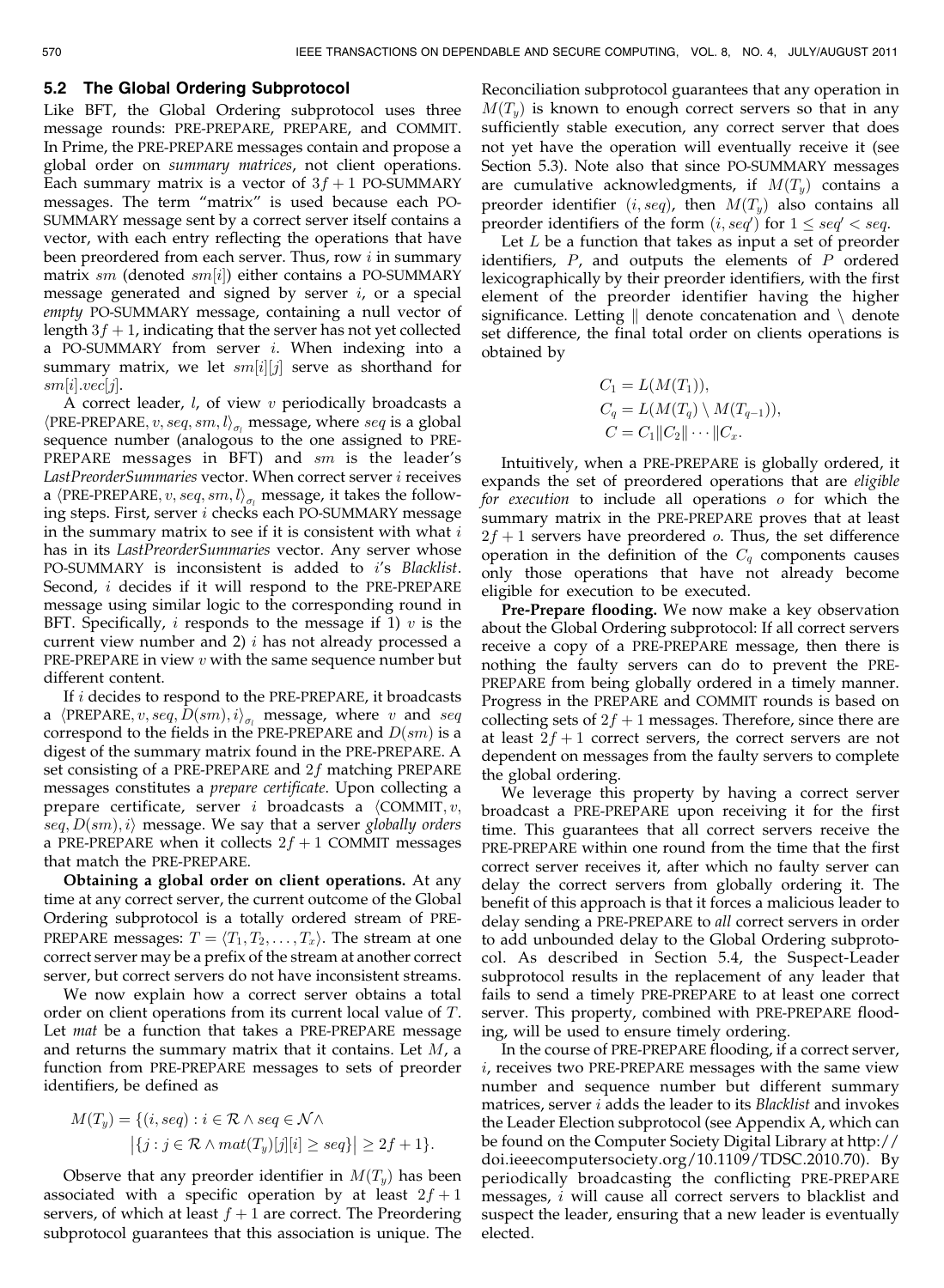

Fig. 2. Fault-free operation of Prime  $(f = 1)$ .

Summary of normal-case operation. To summarize the Preordering and Global Ordering subprotocols, Fig. 2 follows the path of a client operation through the system during normal-case operation. The operation is first preordered in two rounds (PO-REQUEST and PO-ACK), after which its preordering is cumulatively acknowledged (PO-SUMMARY). When the leader is correct, it includes, in its next PRE-PREPARE, the set of at least  $2f + 1$  PO-SUMMARY messages that prove that at least  $2f + 1$  servers have preordered the operation. The PRE-PREPARE flooding step (not shown) runs in parallel with the PREPARE step. The client operation will be executed once the PRE-PREPARE is globally ordered. Note that in general, many operations are being preordered in parallel, and globally ordering a PRE-PREPARE will make many operations eligible for execution.

### 5.3 The Reconciliation Subprotocol

The Reconciliation subprotocol ensures that all correct servers will eventually receive any operation that becomes eligible for execution. Conceptually, the protocol operates on the totally ordered sequence of operations defined by the total order  $C = C_1 ||C_2|| \dots ||C_x$ . Recall that each  $C_j$  is a sequence of preordered operations that became eligible for execution with the global ordering of  $pp_j$ , the PRE-PREPARE globally ordered with global sequence number  $j$ . From the way  $C_j$  is created, for each preordered operation  $(i, seq)$  in  $C_j$ , there exists a set,  $R_{i,seq}$ , of at least  $2f + 1$  servers whose PO-SUMMARY messages cumulatively acknowledged  $(i, seq)$  in  $pp_i$ . The protocol operates by having  $2f + 1$  deterministically chosen servers in  $R_{i,seq}$  send erasure encoded parts of the PO-REQUEST containing  $(i, seq)$  to those servers that have not cumulatively acknowledged preordering it.

Prime uses a Maximum Distance Separable erasureresilient coding scheme [19], in which the PO-REQUEST is encoded into  $2f + 1$  parts, each  $1/(f + 1)$  the size of the original message, such that any  $f + 1$  parts are sufficient to decode. Each of the  $2f + 1$  servers in  $R_{i,seq}$  sends one part. Since at most  $f$  servers are faulty, this guarantees that a correct server will receive enough parts to be able to decode the PO-REQUEST. The servers run the reconciliation procedure speculatively, when they first receive a PRE-PREPARE message, rather than when they globally order it. This proactive approach allows operations to be recovered in parallel with the remainder of the Global Ordering subprotocol.

Analysis. Since a correct server will not send a reconciliation message unless at least  $2f + 1$  servers have cumulatively acknowledged the corresponding PO-RE-QUEST, reconciliation messages for a given operation are sent to a maximum of  $f$  servers. Assuming an operation size of  $s_{op}$ , the 2f + 1 erasure encoded parts have a total size of  $(2f+1)s_{op}/(f+1)$ . Since these parts are sent to at most f servers, the amount of reconciliation data sent per

operation across all links is at most  $f(2f+1)s_{op}/(f+1)$  <  $(2f + 1)s<sub>op</sub>$ . During the Preordering subprotocol, an operation is sent to between  $2f$  and  $3f$  servers, which requires at least  $2f_{\text{Sop}}$ . Therefore, reconciliation uses approximately the same amount of aggregate bandwidth as operation dissemination. Note that a single server needs to send at most one reconciliation part per operation, which guarantees that at least  $f + 1$  correct servers share the cost of reconciliation.

## 5.4 The Suspect-Leader Subprotocol

There are two types of performance attacks that can be mounted by a malicious leader. First, it can send PRE-PREPARE messages at a rate slower than the one specified by the protocol. Second, even if the leader sends PRE-PREPARE messages at the correct rate, it can intentionally include a summary matrix that does not contain the most up-to-date PO-SUMMARY messages that it has received. This can prevent or delay preordered operations from becoming eligible for execution.

The Suspect-Leader subprotocol is designed to defend against these attacks. The protocol consists of three mechanisms that work together to enforce timely behavior from the leader. The first provides a means by which nonleader servers can tell the leader which PO-SUMMARY messages they expect the leader to include in a subsequent PRE-PREPARE message. The second mechanism allows the nonleader servers to periodically measure how long it takes for the leader to send a PRE-PREPARE containing PO-SUMMARY messages at least as up-to-date as those being reported. We call this time the turnaround time provided by the leader. The third mechanism is a distributed monitoring protocol in which the nonleader servers can dynamically determine, based on the current network conditions, how quickly the leader should be sending up-to-date PRE-PREPARE messages and decide, based on each server's measurements of the leader's performance, whether to suspect the leader. We now describe each mechanism in more detail.

#### 5.4.1 Reporting the Latest PO-SUMMARY Messages

If the leader is to be expected to send PRE-PREPARE messages with the most up-to-date PO-SUMMARY messages, then each correct server must tell the leader which PO-SUMMARY messages it believes are the most up-to-date. This explicit notification is necessary because the reception of a particular PO-SUMMARY by a correct server does not imply that the leader will receive the same message—the server that originally sent the message may be faulty. Therefore, each correct server,  $i$ , periodically sends the leader the complete contents of its LastPreorderSummaries vector in a  $\langle$ SUMMARY-MATRIX,  $sm, i\rangle_{\sigma_i}$  message.

Upon receiving a SUMMARY-MATRIX, a correct leader updates its LastPreorderSummaries vector by adopting any of the PO-SUMMARY messages in the SUMMARY-MATRIX that are more up-to-date than what the leader currently has in its data structure. Since SUMMARY-MATRIX messages have a bounded size-dependent only on the number of servers in the system, the leader requires a small, bounded amount of incoming bandwidth and processing resources to learn about the most up-to-date PO-SUMMARY messages in the system. Furthermore, since PRE-PREPARE messages also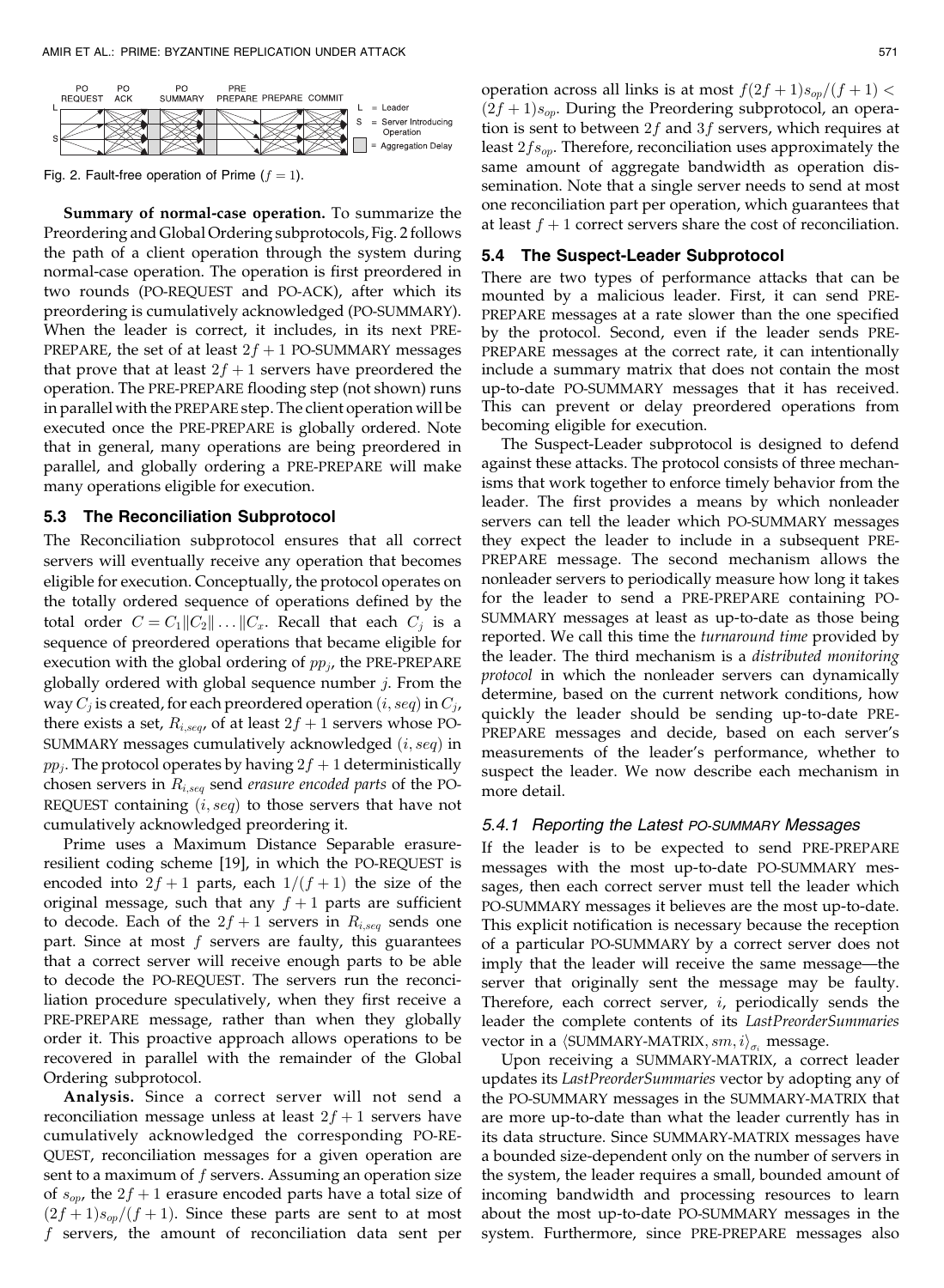

Fig. 3. Operation of Prime with a malicious leader that performs well enough to avoid being replaced  $(f = 1)$ .

have a bounded size independent of the offered load, the leader requires a bounded amount of outgoing bandwidth to send timely, up-to-date PRE-PREPARE messages.

# 5.4.2 Measuring the Turnaround Time

The preceding discussion suggests a way for nonleader servers to monitor the leader's performance effectively. Given that a correct leader can send timely, up-to-date PRE-PREPARE messages, a nonleader server can measure the time between sending a SUMMARY-MATRIX message, SM, to the leader and receiving a PRE-PREPARE that contains PO-SUMMARY messages that are at least as up-to-date as those in SM. This is the turnaround time provided by the leader. As described below, Suspect-Leader's distributed monitoring protocol forces any server that retains its role as leader to provide a timely turnaround time to at least one correct server. Combined with PRE-PREPARE flooding (see Section 5.2), this ensures that all eligible client operations will be globally ordered in a timely manner.

Fig. 3 depicts the maximum amount of delay that can be added by a malicious leader that performs well enough to avoid being replaced. The leader ignores PO-SUMMARY messages and sends its PRE-PREPARE to only one correct server. PRE-PREPARE flooding ensures that all correct servers receive the PRE-PREPARE within one round of the first correct server receiving it.

In order to define the notion of turnaround time more formally, we first define the covers predicate:

```
Let pp = \langle PRE-PREPARE, *, *, sm, *\rangle_{\sigma},
Let SM = \langle \text{SUMMARY-MATRIX}, \, \, sm', \, * \rangle_{\sigma_*}Then \text{covers}(pp, SM, i) is true at server i iff:
   • \forall j \in (\mathcal{R} \setminus \text{Blacklist}_i), \, sm[j] is at least as up-to-date as sm'[j].
```
Thus, server  $i$  is satisfied that a PRE-PREPARE covers a SUMMARY-MATRIX,  $SM$ , if, for all servers not in i's blacklist, each PO-SUMMARY in the PRE-PREPARE is at least as up-todate (see Fig. 1) as the corresponding PO-SUMMARY in SM.

We can now define the turnaround time provided by the leader for a SUMMARY-MATRIX message, SM, sent by server  $i$ , as the time between  $i$  sending  $SM$  to the leader and *i* receiving a PRE-PREPARE that 1) covers  $SM$ , and 2) is for the next global sequence number for which  $i$  expects to receive a PRE-PREPARE. Note that the second condition establishes a connection between receiving an up-to-date PRE-PREPARE and actually being able to execute client operations once the PRE-PREPARE is globally ordered. Without this condition, a leader could provide fast turnaround times without this translating into fast global ordering.

# 5.4.3 The Distributed Monitoring Protocol

Before describing Suspect-Leader's distributed monitoring protocol, we first define what it means for a turnaround time to be timely. Timeliness is defined in terms of the current network conditions and the rate at which a correct leader would send PRE-PREPARE messages. In the definition that follows, we let  $L_{timely}^*$  denote the maximum latency for a TIMELY message sent between any two correct servers;  $\Delta_{pp}$  denote a value greater than the maximum time between a correct server sending successive PRE-PREPARE messages; and  $K_{Lat}$  be a known network-specific constant accounting for latency variability.

Property 5.1. If Stability-S1 holds, then any server that retains a role as leader must provide a turnaround time to at least one correct server that is no more than  $B = 2K_{Lat}L_{timely}^* + \Delta_{pp}$ .

Property 5.1 ensures that a faulty leader will be suspected unless it provides a timely turnaround time to at least one correct server. We consider a turnaround time,  $t \leq B$ , to be timely because  $B$  is within a constant factor of the turnaround time that the slowest correct server might provide. The factor is a function of the latency variability that Suspect-Leader is configured to tolerate. Note that malicious servers cannot affect the value of  $B$ , and that increasing the value of  $K_{Lat}$  gives the leader more power to cause delay.

Of course, it is important to make sure that Suspect-Leader is not overly aggressive in the timeliness it requires from the leader. The following property ensures that this is the case:

Property 5.2. If Stability-S1 holds, then there exists a set of at least  $f + 1$  correct servers that will not be suspected by any correct server if elected leader.

Property 5.2 ensures that when the network is sufficiently stable, view changes cannot occur indefinitely. Prime does not guarantee that the slowest  $f$  correct servers will not be suspected because slow faulty leaders cannot be distinguished from slow correct leaders.

We now present Suspect-Leader's distributed monitoring protocol, which allows nonleader servers to dynamically determine how fast a turnaround time the leader should provide and to suspect the leader if it is not providing a fast enough turnaround time to at least one correct server. Pseudocode is contained in Fig. 4.

The protocol is organized as several tasks that run in parallel, with the outcome being that each server decides whether or not to suspect the current leader. This decision is encapsulated in the comparison of two values:  $TAT_{leader}$  and  $TAT_{\textit{acceptable}}$  (see Fig. 4, lines E1-E3).  $TAT_{\textit{leader}}$  is a measure of the leader's performance in the current view and is computed as a function of the turnaround times measured by the nonleader servers.  $TAT_{\textit{acceptable}}$  is a standard against which the server judges the current leader and is computed as a function of the round-trip times between correct servers. A server decides to suspect the leader if  $TAT_{leader} >$  $TAT_{acceptable}$ .

As seen in Fig. 4, lines A1-A4, the data structures used in the distributed monitoring protocol are reinitialized at the beginning of each new view. Thus, a newly elected leader is judged using fresh measurements, both of what turnaround time it is providing and what turnaround time is acceptable given the current network conditions. The following two sections describe how  $TAT_{leader}$  and  $TAT_{\text{acceptable}}$  are computed.

Computing TAT<sub>leader</sub>. Each server keeps track of the maximum turnaround time provided by the leader in the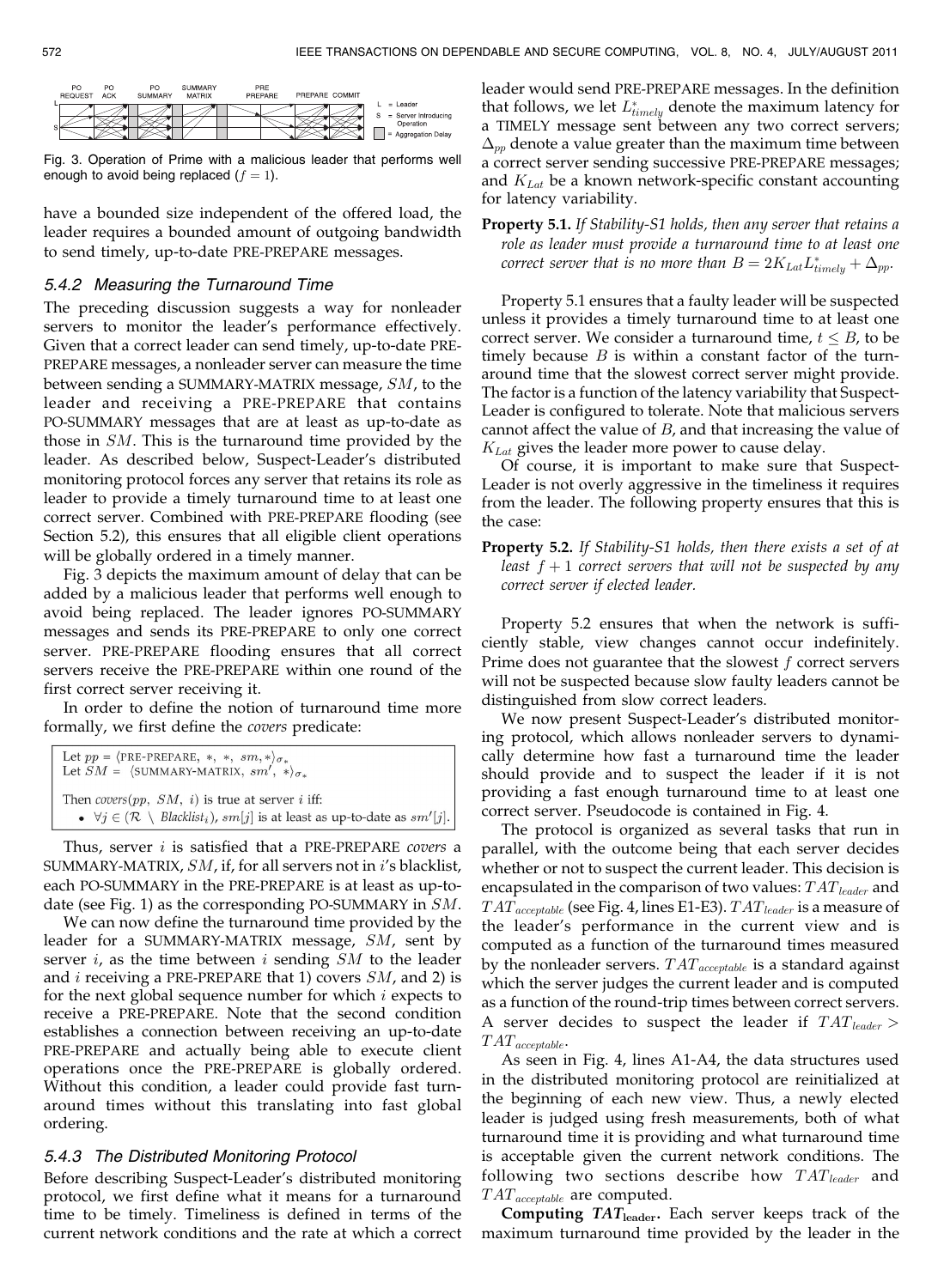```
/* Initialization, run at start of new view */<br>A1. For i = 1 to N, TATs If Leader [i] \leftarrow \infty<br>A2. For i = 1 to N, TAT_Leader_UBs [i] \leftarrow \inftyA3. For i = 1 to N, Reported TATs[i] \leftarrow 0A4. ping_seq \leftarrow 0
 /* TAT Measurement Task, run at server i */
B1. Periodically:<br>
B2. max_tat \leftarrow Maximum TAT measured this view<br>
B3. BROADCAST: (TAT-MEASURE, view, max_tat, i)\sigma_i<br>
B4. Upon receiving (TAT-MEASURE, view, tat, j)\sigma_jif tat > Reported TATs [j]<br>
Reported TATs [j]<br>
Reported TATs [j]<br>
R and \leftarrow TAT<sub>leader</sub> \leftarrow (f + 1)<sup>st</sup> lowest val in Reported_TATs
B5.
B7.
 /* RTT Measurement Task, run at server i */
C1. Periodically:
C2. BROADCAST: \langleRTT-PING, view, ping_seq, i\rangle_{\sigma_i}C3. ping_seq++ \degree C4. Upon receiving (RTT-PING, view, seq, j\rangle_{\sigma_j}:
C5. SEND to server j: \langle RTT-PONG, view, seq, j \rangle_{\sigma_i}<br>C6. Upon receiving \langle RTT-PONG, view, seq, j \rangle_{\sigma_i}:<br>C6. Upon receiving \langle RTT-PONG, view, seq, j \rangle_{\sigma_j}:<br>C7. rtt \leftarrow Measured RTT for pong message<br>C8. SEND to server j: \langle RTT-MEASURE, view, rtt, i \rangle_{\sigma_i}C9. Upon receiving (RTT-MEASURE, view, rtt, j\rangle_{\sigma_j}:
\begin{array}{lll} \texttt{C10.}\quad \texttt{t} \leftarrow \texttt{rtt} &\ast \quad K_{Lat} + \Delta_{pp} \\ \texttt{C11.}\quad \texttt{if}\ \texttt{t} \leq \texttt{TATS\_If\_Leader[j]} \\ \texttt{C12.}\qquad \texttt{TATS\_If\_Leader[j]} \leftarrow \texttt{t} \end{array}/* TAT_Leader Upper Bound Task, run at server i */
7* 1.1 Periodically:<br>
D1. Periodically:<br>
D2. \alpha \leftarrow (f+1)^{st} highest val in TATs_If_Leader<br>
D3. BROADCAST: \langle TAT-UB, view, \alpha, i \rangle_{\sigma_i}D4. Upon receiving (TAT-UB, view, tat_ub, j)\sigma_i:
D5. If tat ub < TAT Leader UBs[j]<br>D6. TAT Leader UBs[j] \leftarrow tat ub<br>D7. TAT _{acceptable} \leftarrow (f + 1)^{st} highest val in TAT Leader UBs
 /* Suspect Leader Task */
F1. Periodically:<br>E2. if TAT_{leader} > TAT_{acceptable}<br>E3. Suspect Leader
```
Fig. 4. The Suspect-Leader distributed monitoring protocol.

current view and periodically broadcasts the value in a TAT-MEASURE message (Fig. 4, lines B1-B3). The values reported by other servers are stored in a vector, Reported\_TATs, indexed by server identifier.  $TAT_{leader}$  is computed as the  $(f + 1)$ st lowest value in Reported\_TATs (line B7). Since at most  $f$  servers are faulty,  $TAT_{leader}$  is therefore a value  $v$ such that the leader is providing a turnaround time  $t \leq v$  to at least one correct server.

Computing TATacceptable. Each server periodically runs a ping protocol to measure the RTT to every other server (Fig. 4, lines C1-C5). Upon computing the RTT to server  $j$ , server *i* sends the RTT measurement to *j* in an RTT-MEASURE message (line C8). When  $j$  receives the RTT measurement, it can compute the maximum turnaround time,  $t$ , that  $i$  would compute if  $j$  were the leader (line C10). Note that  $t$  is a function of the latency variability constant,  $K_{Lat}$ , as well as the rate at which a correct leader would send PRE-PREPARE messages. Server  $j$  stores the minimum such t in TATs\_If\_Leader[i].

Each server, i, can use the values stored in TATs\_If\_Leader to compute an upper bound,  $\alpha$ , on the value of  $TAT_{leader}$  that any correct server will compute for  $i$  if it were leader. This upper bound is computed as the  $(f + 1)$ st highest value in TATs\_If\_Leader (line D2). The servers periodically exchange their  $\alpha$  values by broadcasting TAT-UB messages, storing the values in TAT\_Leader\_UBs (lines D5-D6).  $TAT_{\text{acceptable}}$  is computed as the  $(f + 1)$ st highest value in TAT\_Leader\_UBs.

We prove that Suspect-Leader meets Properties 5.1 and 5.2 in Appendix B, which can be found on the Computer Society Digital Library at http://doi.ieeecomputersociety. org/10.1109/TDSC.2010.70.

# 6 ANALYSIS

In this section, we show that in those executions in which Stability-S2 holds, Prime provides BOUNDED-DELAY (see Definition 3.8). As before, we let  $L_{timely}^*$  and  $L_{bounded}^*$  denote the maximum message delay between correct servers for TIMELY and BOUNDED messages, respectively, and we let  $B = 2K_{Lat}L_{timely}^* + \Delta_{pp}$ . We also let  $\Delta_{agg}$  denote a value greater than the maximum time between a correct server sending any of the following messages successively: PO-SUMMARY, SUMMARY-MATRIX, and PRE-PREPARE.

We first consider the maximum amount of delay that can be added by a malicious leader that performs well enough to avoid being replaced. The time between a server receiving and introducing a client operation, o, for preordering and all correct servers sending SUMMARY-MATRIX messages containing at least  $2f + 1$  PO-SUMMARY messages that cumulatively acknowledge the preordering of  $\sigma$  is at most three bounded rounds plus  $2\Delta_{agg}.$  The malicious servers cannot increase this time beyond what it would take if only correct servers were participating. By Property 5.1, a leader that retains its role as leader must provide a TAT,  $t \leq B$ , to at least one correct server. By definition,  $\Delta_{agg} \geq \Delta_{pp}.$  Thus,  $B \leq 2K_{Lat}L_{timely}^* + \Delta_{agg}$ . Since correct servers flood PRE-PREPARE messages, all correct servers receive the PRE-PREPARE within three bounded rounds and one aggregation delay of when the SUMMARY-MATRIX messages are sent. All correct servers globally order the PRE-PREPARE in two bounded rounds from the time,  $t$ , the last correct server receives it. Reconciliation guarantees that all correct servers receive the PO-REQUEST containing the operation within one bounded round of time  $t$ . Summing the total delays yields a maximum latency of  $\beta = 6L_{bounded}^* + 2K_{Lat}L_{timely}^* + 3\Delta_{agg}$ .

If a malicious leader delays proposing an ordering, by more than *B*, on a summary matrix that proves that at least  $2f + 1$  servers preordered operation  $o$ , it will be suspected and a view change will occur. View changes require a finite (and, in practice, small) amount of state to be exchanged among correct servers, and thus they complete in finite time. As described in Section A.3 in Appendix A, a faulty leader will be suspected if it does not terminate the view change in a timely manner. Property 5.2 of Suspect-Leader guarantees that at most  $2f$  view changes can occur before the system settles on a leader that will not be replaced. Therefore, there is a time after which the bound of  $\beta$  holds for any client operation received and introduced by a stable server.

## 7 PERFORMANCE EVALUATION

To evaluate the performance of Prime, we implemented the protocol and compared its performance to that of an available implementation of BFT. We show results evaluating the protocols in an emulated wide-area setting with seven servers  $(f = 2)$ . More extensive performance results, including results in a local-area setting, are presented in Appendix C, which can be found on the Computer Society Digital Library at http://doi.ieeecomputersociety.org/ 10.1109/TDSC.2010.70.

# 7.1 Testbed and Network Setup

We used a system consisting of seven servers, each running on a 3.2 GHz, 64-bit Intel Xeon computer. RSA signatures [20]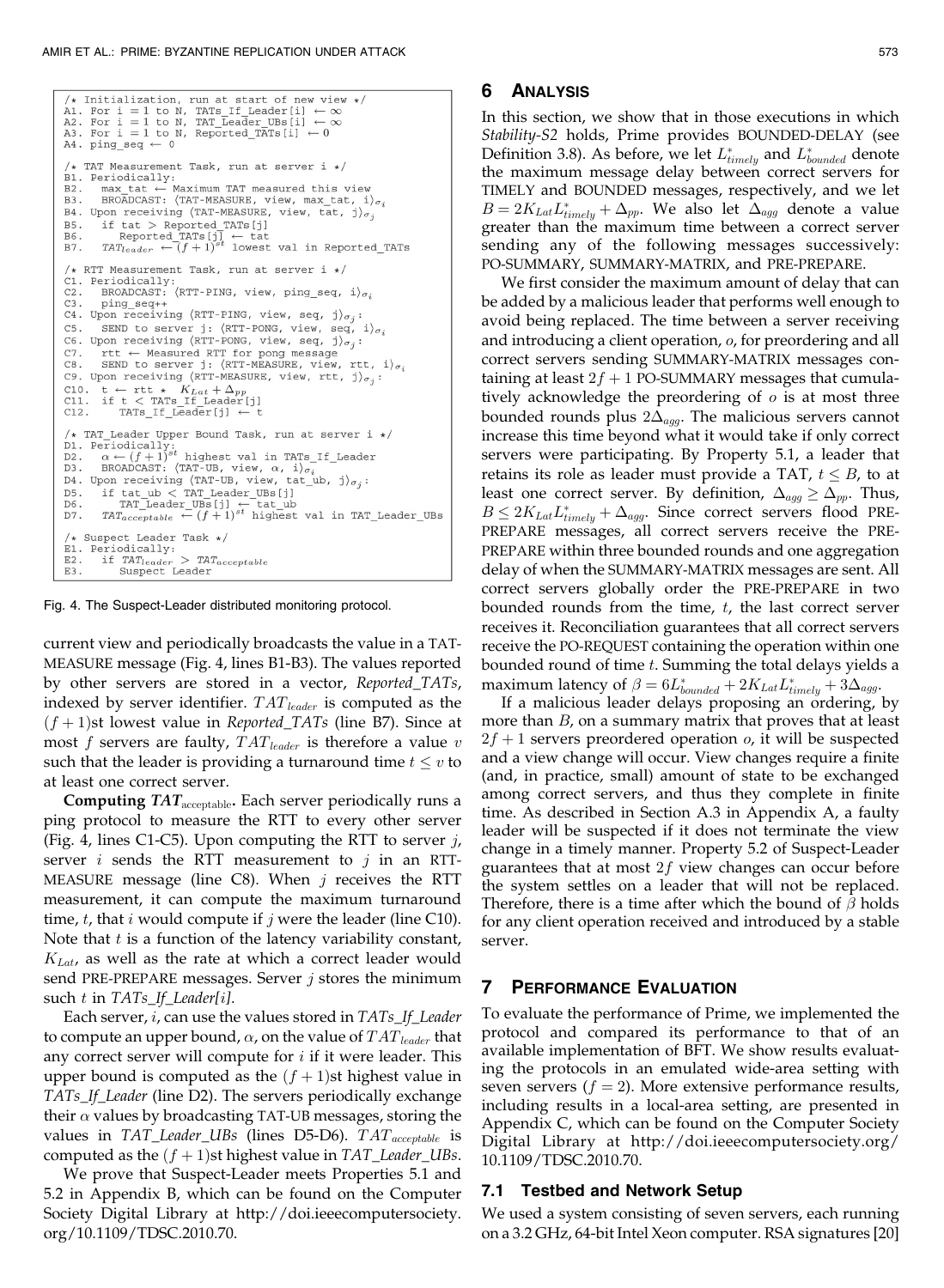

Fig. 5. Throughput of Prime and BFT as a function of the number of rig. 5. Throughput of Frime and BFT as a function of the number of clients<br>clients in a seven server configuration in a seven server configuration.

provided authentication and nonrepudiation. We used the netem utility [21] to place delay and bandwidth constraints on the links between the servers. We added 50 ms delay (emulating a US-wide deployment) to each link and limited the aggregate outgoing bandwidth of each server to 10 Mbps. Clients were evenly distributed among the servers, and no delay or bandwidth constraints were set between the client and its server.

Clients submit one update operation to their local server, wait for proof that the update has been ordered, and then submit their next update. Updates contained 512 bytes of data. BFT uses an optimization where clients send updates directly to all of the servers and the BFT PRE-PREPARE message contains batches of update digests. Messages in BFT use message authentication codes for authentication.

## 7.2 Attack Strategies

Our experimental results during attack show the minimum performance that must be achieved in order for a malicious leader to avoid being replaced. Our measurements do not reflect the time required for view changes, during which a new leader is installed. Since a view change takes a finite and, in practice, relatively small amount of time, malicious leaders must cause performance degradation without being detected in order to have a prolonged effect on throughput. Therefore, we focus on the attack scenario where a malicious leader retains its role as leader indefinitely while degrading performance.

To attack Prime, the leader adds as much delay as possible (without being suspected) to the protocol, and faulty servers force as much reconciliation as possible. As described in Section 5.4, a malicious leader can add approximately two rounds of delay to the Global Ordering subprotocol, plus an aggregation delay. The malicious servers force reconciliation by not sending their PO-RE-QUEST messages to  $f$  of the correct servers. Therefore, all PO-REQUEST messages originating from the faulty servers must be sent to these  $f$  correct servers using the Reconciliation subprotocol (see Section 5.3). Moreover, the malicious servers only acknowledge each other's PO-REQUEST messages, forcing the correct servers to send reconciliation messages to them for all PO-REQUEST messages introduced by correct servers. Thus, all PO-REQUEST messages undergo



in a seven-server configuration.

a reconciliation step, which consumes approximately the same outgoing bandwidth as the dissemination of the PO-REQUEST messages during the Preordering subprotocol.

To attack BFT, we use the attack described in Section 2.1. We present results for a very aggressive yet possible timeout (300 ms). This yields the most favorable performance for BFT under attack.

# 7.3 Results

Fig. 5 shows system throughput, measured in updates/sec, as a function of the number of clients in the emulated widearea deployment. Fig. 6 shows the corresponding update latency, measured at the client. In the fault-free scenario, the throughput of BFT increases at a faster rate than the throughput of Prime because BFT has fewer protocol rounds. BFT's performance plateaus due to bandwidth constraints at slightly fewer than 850 updates/sec, with about 250 clients. Prime reaches a similar plateau with about 350 clients. As seen in Fig. 6, BFT has a lower latency than Prime when the protocols are not under attack, due to the differences in the number of protocol rounds. The latency of both protocols increases at different points before the plateau due to overhead associated with aggregation. The latency begins to climb steeply when the throughput plateaus due to update queuing at the servers.

The throughput results are different when the two protocols are attacked. With an aggressive time-out of 300 ms, BFT can order fewer than 30 updates/sec. With the default time-out of five seconds, BFT can only order two updates/sec (not shown). Prime plateaus at about 400 updates/sec due to the bandwidth overhead incurred by the Reconciliation subprotocol. Prime's throughput continues to increase until it becomes bandwidth constrained. BFT reaches its maximum throughput when there is one client per server. This throughput limitation, which occurs when only a small amount of the available bandwidth is used, is a consequence of judging the leader conservatively.

The slope of the curve corresponding to Prime under attack is less steep than when it is not under attack due to the delay added by the malicious leader. We include results with  $K_{Lat} = 1$  and  $K_{Lat} = 2$ .  $K_{Lat}$  accounts for variability in latency (see Section 3). As  $K_{Lat}$  increases, a malicious leader can add more delay to the turnaround time without being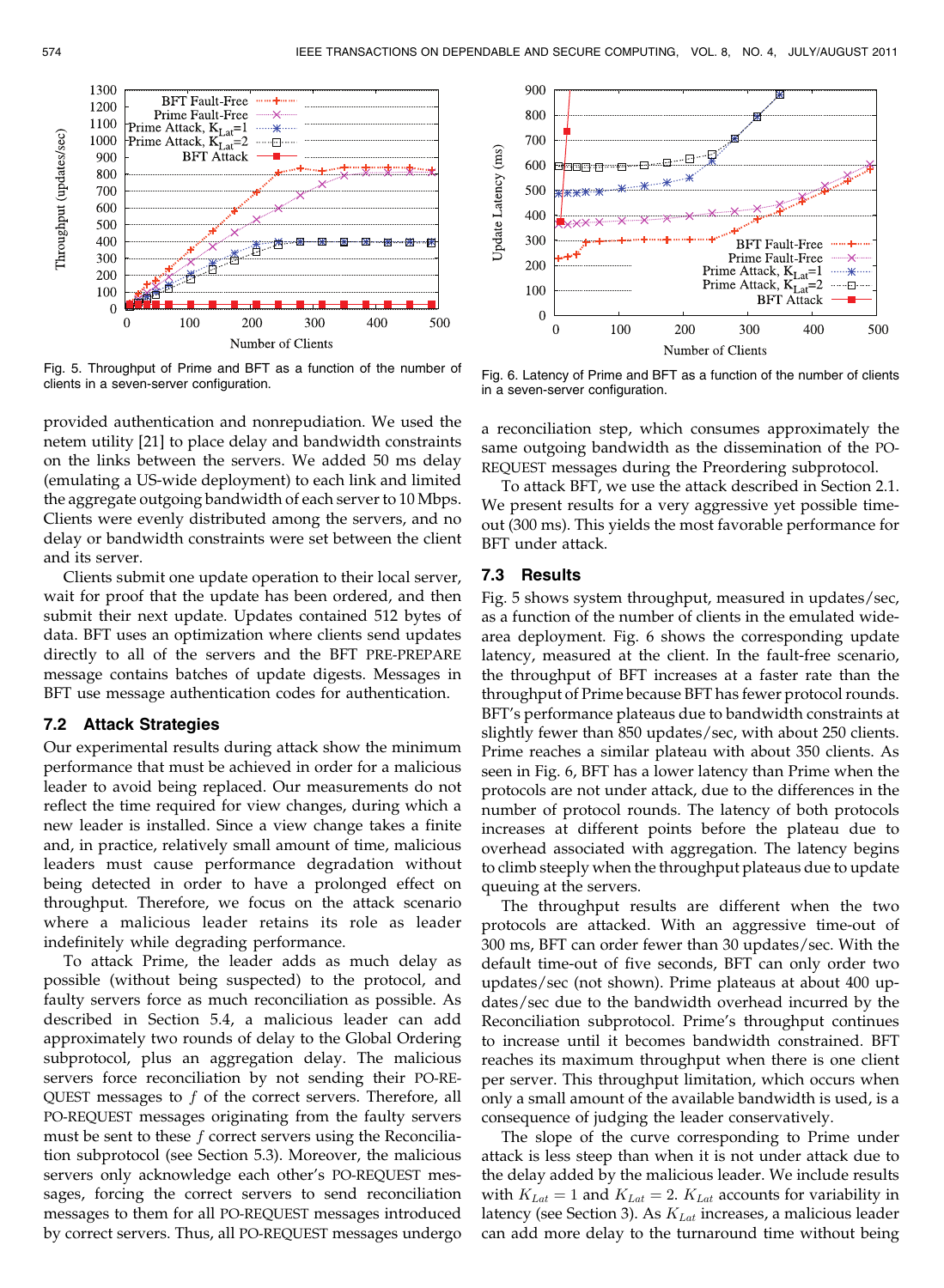detected. The amount of delay that can be added by a malicious leader is directly proportional to  $K_{Lat}$ . For example, if  $K_{Lat}$  were set to 10, the leader could add roughly 10 round-trip times of delay without being suspected. When under attack, the latency of Prime increases due to the two extra protocol rounds added by the leader. When  $K_{Lat} = 2$ , the leader can add approximately 100 ms more delay than when  $K_{Lat} = 1$ . The latency of BFT under attack climbs as soon as more than one client is added to each server because the leader can order one update per server per time-out without being suspected.

# 8 RELATED WORK

This paper focused on leader-based Byzantine fault-tolerant protocols [6], [7], [8], [9], [10], [11], [12] that achieve replication via the state machine approach [22], [23]. The consistency of these systems does not rely on synchrony assumptions, while liveness is guaranteed assuming the network meets certain stability properties. To ensure that the stability properties are eventually met in practice, they use exponentially growing time-outs during view changes. This makes these systems vulnerable to the type of performance degradation when under attack described in Section 2.2. In contrast, Prime uses the Suspect-Leader subprotocol to allow correct servers to collectively decide whether the leader is performing fast enough by adapting to the network conditions once the system stabilizes. Aiyer et al. [15] first noted the problems that can be caused by a faulty primary and suggested rotating the primary to mitigate its attacks. Prime takes a different approach, enforcing timely behavior from any leader that remains in power and eventually settling on a leader that provides good performance. Singh et al. [24] demonstrate how the performance of different protocols can degrade under unfavorable network conditions.

More recently, the Aardvark system of Clement et al. [13] proposed building robust Byzantine replication systems that sacrifice some normal-case performance in order to ensure that performance remains acceptably high when the system exhibits Byzantine failures. The approaches taken by Prime and Aardvark are quite different. Prime aims to guarantee that every request known to correct servers will be executed in a timely manner, limiting the leader's responsibilities in order to enforce timeliness exactly where it is needed. Aardvark aims to guarantee that over sufficiently long periods, system throughput remains within a constant factor of what it would be if only correct servers were participating in the protocol. It achieves this by gradually increasing the level of work expected from the leader, which ensures that view changes take place. Aardvark guarantees high throughput when the system is saturated, but individual requests may take longer to execute (e.g., if they are introduced during the grace period that begins any view with a faulty primary). The Spinning protocol of Veronese et al. [14] constantly rotates the primary to reduce the impact of faulty servers.

Rampart [25] implements Byzantine atomic multicast over a reliable group multicast protocol. This is similar to how Prime uses preordering followed by global ordering. Both protocols disseminate requests to  $2f + 1$  servers before a coordinator assigns the global order. Drabkin et al. [26] observe the difficulty of setting time-outs in the context of group communication in malicious settings. Prime's Reconciliation subprotocol uses erasure codes for efficient data dissemination. A similar approach was taken by Cachin and Tessaro [27] and Fitzi and Hirt [28].

Other Byzantine fault-tolerant protocols [4], [5], [29], [30] use randomization to circumvent the FLP impossibility result, guaranteeing termination with probability one. These protocols incur a high number of communication rounds during normal-case operation (even those that terminate in an expected constant number of rounds). However, they do not rely on a leader to coordinate the ordering protocol and thus may not suffer the same kinds of performance vulnerabilities when under attack.

Byzantine quorum systems [31], [32], [33], [34] can also be used for replication. While early work in this area was restricted to a read/write interface, recent work uses quorum systems to provide state machine replication. The  $Q/U$  protocol [33] requires  $5f + 1$  replicas for this purpose and suffers performance degradation when write contention occurs. The HQ protocol [34] showed how to mitigate this cost by reducing the number of replicas to  $3f + 1$ . Since HQ uses BFT to resolve contention when it arises, it is vulnerable to the same types of performance degradation as BFT.

A different approach to state machine replication is to use a hybrid architecture in which different parts of the system rely on different fault and/or timing assumptions [35], [36], [37]. The different components are therefore resilient to different types of attacks. We believe leveraging stronger timing assumptions may allow for more aggressive performance monitoring.

# 9 CONCLUSIONS

In this paper, we pointed out the vulnerability of current leader-based Byzantine fault-tolerant state machine replication protocols to performance degradation when under attack. We proposed the BOUNDED-DELAY correctness criterion to require consistent performance in all executions, even when the system exhibits Byzantine faults. We presented Prime, a new Byzantine fault-tolerant state machine replication protocol, which meets BOUNDED-DELAY and is an important step toward making Byzantine fault-tolerant replication resilient to performance attacks in malicious environments. Our experimental results show that Prime performs competitively with existing protocols in fault-free configurations and an order of magnitude better when under attack in the configurations tested.

## ACKNOWLEDGMENTS

A preliminary version of this paper appeared in the Proceedings of the 38th IEEE International Conference on Dependable Systems and Networks, 2008 [1]. This publication was supported by Grants 0430271 and 0716620 from the US National Science Foundation. Its contents are solely the responsibility of the authors and do not necessarily represent the official view of Johns Hopkins University or the US National Science Foundation.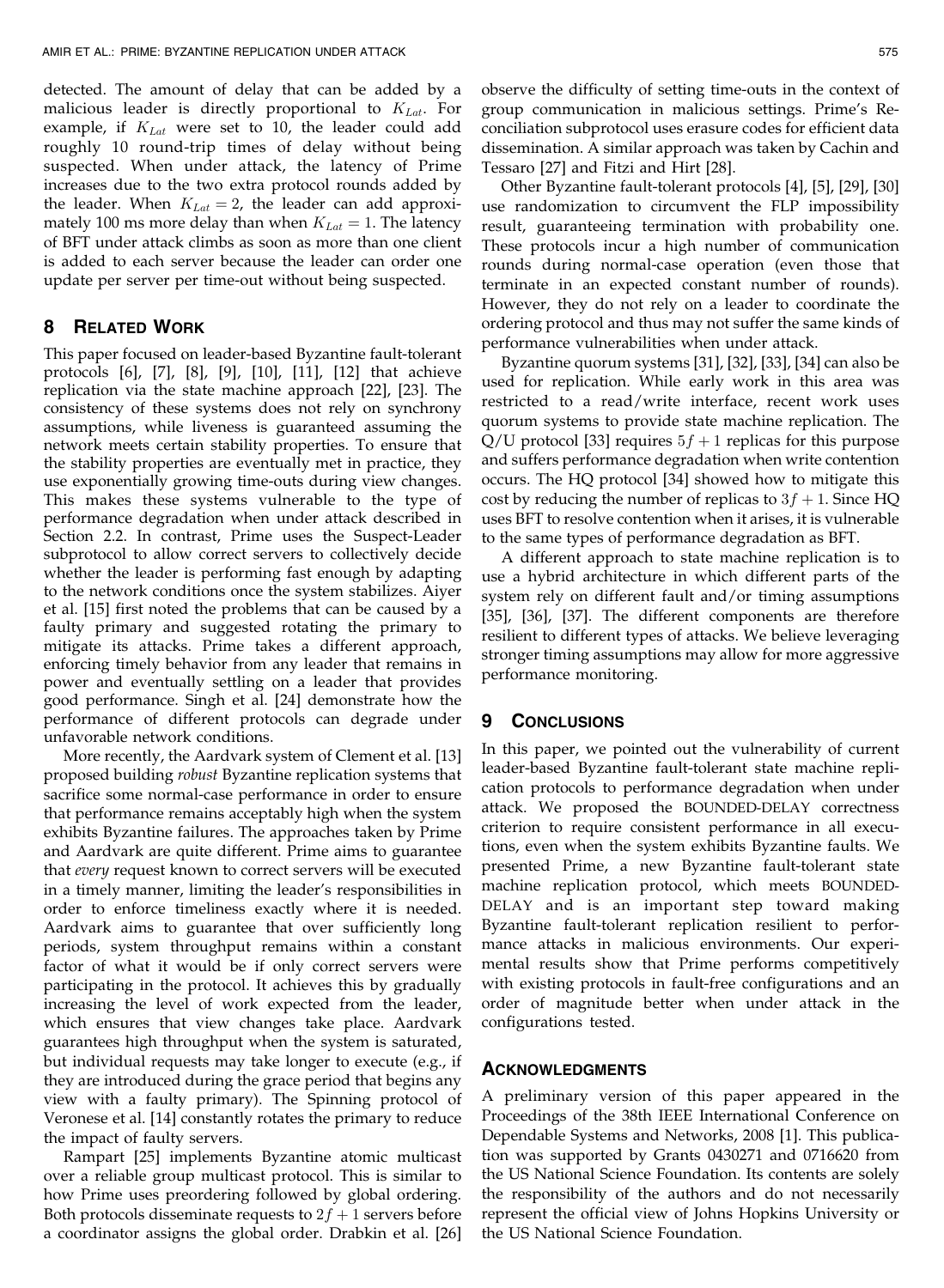# **REFERENCES**

- [1] Y. Amir, B. Coan, J. Kirsch, and J. Lane, "Byzantine Replication under Attack," Proc. 38th IEEE Int'l Conf. Dependable Systems and Networks, pp. 197-206, 2008.
- [2] M.J. Fischer, N.A. Lynch, and M.S. Paterson, "Impossibility of Distributed Consensus with One Faulty Process," J. ACM, vol. 32, no. 2, pp. 374-382, 1985.
- [3] C. Dwork, N. Lynch, and L. Stockmeyer, "Consensus in the Presence of Partial Synchrony," J. ACM, vol. 35, no. 2, pp. 288-323, 1988.
- [4] M. Ben-Or, "Another Advantage of Free Choice (Extended Abstract): Completely Asynchronous Agreement Protocols," Proc. Second Ann. ACM Symp. Principles of Distributed Computing, pp. 27- 30, 1983.
- [5] M.O. Rabin, "Randomized Byzantine Generals," Proc. 24th Ann. Symp. Foundations of Computer Science, pp. 403-409, 1983.
- [6] M. Castro and B. Liskov, "Practical Byzantine Fault Tolerance and Proactive Recovery," ACM Trans. Computer Systems, vol. 20, no. 4, pp. 398-461, 2002.
- [7] R. Kotla, L. Alvisi, M. Dahlin, A. Clement, and E. Wong, "Zyzzyva: Speculative Byzantine Fault Tolerance," ACM Trans. Computer Systems, vol. 27, no. 4, pp. 7:1-7:39, 2009.
- [8] Y. Amir, C. Danilov, D. Dolev, J. Kirsch, J. Lane, C. Nita-Rotaru, J. Olsen, and D. Zage, "Steward: Scaling Byzantine Fault-Tolerant Replication to Wide Area Networks," IEEE Trans. Dependable and Secure Computing, vol. 7, no. 1, pp. 80-93, Jan.- Mar. 2010.
- [9] J. Yin, J.-P. Martin, A. Venkataramani, L. Alvisi, and M. Dahlin, "Separating Agreement from Execution for Byzantine Fault-Tolerant Services," Proc. 19th ACM Symp. Operating Systems Principles, pp. 253-267, 2003.
- [10] J.-P. Martin and L. Alvisi, "Fast Byzantine Consensus," IEEE Trans. Dependable and Secure Computing, vol. 3, no. 3, pp. 202-215, July-Sept. 2006.
- [11] Y. Amir, B. Coan, J. Kirsch, and J. Lane, "Customizable Fault Tolerance for Wide-Area Replication," Proc. 26th IEEE Int'l Symp. Reliable Distributed Systems, pp. 66-80, 2007.
- [12] J. Li and D. Mazières, "Beyond One-Third Faulty Replicas in Byzantine Fault Tolerant Systems," Proc. Fourth USENIX Symp. Networked Systems Design and Implementation, pp. 131-144, 2007.
- [13] A. Clement, E. Wong, L. Alvisi, M. Dahlin, and M. Marchetti, "Making Byzantine Fault Tolerant Systems Tolerate Byzantine Faults," Proc. Sixth USENIX Symp. Networked Systems Design and Implementation, pp. 153-168, 2009.
- [14] G.S. Veronese, M. Correia, A.N. Bessani, and L.C. Lung, "Spin One's Wheels? Byzantine Fault Tolerance with a Spinning Primary," Proc. 28th IEEE Int'l Symp. Reliable Distributed Systems, pp. 135-144, 2009.
- [15] A.S. Aiyer, L. Alvisi, A. Clement, M. Dahlin, J.-P. Martin, and C. Porth, "BAR Fault Tolerance for Cooperative Services," Proc. 20th ACM Symp. Operating Systems Principles, pp. 45-58, 2005.
- [16] S. Blake, D. Black, M. Carlson, E. Davies, Z. Wang, and W. Weiss, "An Architecture for Differentiated Services," RFC 2475, 1998.
- [17] M.P. Herlihy and J.M. Wing, "Linearizability: A Correctness Condition for Concurrent Objects," ACM Trans. Programming and Languages and Systems, vol. 12, no. 3, pp. 463-492, 1990.
- [18] M. Castro, "Practical Byzantine Fault Tolerance," PhD dissertation, Massachusetts Inst. of Technology, pp. 29-31, 2001.
- [19] F.J. MacWilliams and N.J.A. Sloane, The Theory of Error-Correcting Codes, North-Holland, 1988.
- [20] R.L. Rivest, A. Shamir, and L. Adleman, "A Method for Obtaining Digital Signatures and Public-Key Cryptosystems," Comm. ACM, vol. 21, no. 2, pp. 120-126, 1978.
- [21] "The netem Utility," http://www.linuxfoundation.org/ collaborate/workgroups/networking/netem, 2010.
- [22] L. Lamport, "Time, Clocks, and the Ordering of Events in a Distributed System," Comm. ACM, vol. 21, no. 7, pp. 558-565, 1978.
- [23] F.B. Schneider, "Implementing Fault-Tolerant Services Using the State Machine Approach: A Tutorial," ACM Computing Surveys, vol. 22, no. 4, pp. 299-319, 1990.
- [24] A. Singh, T. Das, P. Maniatis, P. Druschel, and T. Roscoe, "BFT Protocols under Fire," Proc. Fifth USENIX Symp. Networked Systems Design and Implementation, pp. 189-204, 2008.
- [25] M.K. Reiter, "The Rampart Toolkit for Building High-Integrity Services," Proc. Int'l Workshop Theory and Practice in Distributed Systems, pp. 99-110, 1995.
- [26] V. Drabkin, R. Friedman, and A. Kama, "Practical Byzantine Group Communication," Proc. 26th IEEE Int'l Conf. Distributed Computing Systems, p. 36, 2006.
- [27] C. Cachin and S. Tessaro, "Asynchronous Verifiable Information Dispersal," Proc. 24th IEEE Symp. Reliable Distributed Systems, pp. 191-202, 2005.
- [28] M. Fitzi and M. Hirt, "Optimally Efficient Multi-Valued Byzantine Agreement," Proc. 25th Ann. ACM Symp. Principles of Distributed Computing, pp. 163-168, 2006.
- [29] C. Cachin and J.A. Portiz, "Secure Intrusion-Tolerant Replication on the Internet," Proc. IEEE Int'l Conf. Dependable Systems and Networks, pp. 167-176, 2002.
- [30] H. Moniz, N.F. Neves, M. Correia, and P. Veríssimo, "Randomized Intrusion-Tolerant Asynchronous Services," Proc. IEEE Int'l Conf. Dependable Systems and Networks, pp. 568-577, 2006.
- [31] D. Malkhi and M. Reiter, "Byzantine Quorum Systems," Distributed Computing, vol. 11, no. 4, pp. 203-213, 1998.
- [32] D. Malkhi and M.K. Reiter, "Secure and Scalable Replication in Phalanx," Proc. 17th IEEE Symp. Reliable Distributed Systems, pp. 51-58, 1998.
- [33] M. Abd-El-Malek, G.R. Ganger, G.R. Goodson, M.K. Reiter, and J.J. Wylie, "Fault-Scalable Byzantine Fault-Tolerant Services," Proc. 20th ACM Symp. Operating Systems Principles, pp. 59-74, 2005.
- [34] J. Cowling, D. Myers, B. Liskov, R. Rodrigues, and L. Shrira, "HQ Replication: A Hybrid Quorum Protocol for Byzantine Fault Tolerance," Proc. Seventh USENIX Symp. Operating Systems Design and Implementation, pp. 177-190, 2006.
- [35] P.E. Veríssimo, N.F. Neves, C. Cachin, J. Poritz, D. Powell, Y. Deswarte, R. Stroud, and I. Welch, "Intrusion-Tolerant Middleware: The Road to Automatic Security," IEEE Security & Privacy, vol. 4, no. 4, pp. 54-62, July-Aug. 2006.
- [36] M. Correia, N.F. Neves, and P. Veríssimo, "How to Tolerate Half Less One Byzantine Nodes in Practical Distributed Systems," Proc. 23rd IEEE Int'l Symp. Reliable Distributed Systems, pp. 174-183, 2004.
- [37] M. Serafini and N. Suri, "The Fail-Heterogeneous Architectural Model," Proc. 26th IEEE Int'l Symp. Reliable Distributed Systems, pp. 103-113, 2007.
- [38] G. Bracha, "An Asynchronous  $[(n-1)/3]$ -Resilient Consensus Protocol," Proc. Third Ann. ACM Symp. Principles of Distributed Computing, pp. 154-162, 1984.
- [39] "The BFT Project Homepage,"http://www.pmg.csail.mit.edu/ bft, 2010.
- [40] R.C. Merkle, "Secrecy, Authentication, and Public Key Systems," PhD dissertation, Stanford Univ. 1979.



Yair Amir received the BS and MS degrees from the Technion, Israel Institute of Technology, in 1985 and 1990, respectively, and the PhD degree from the Hebrew University of Jerusalem, Israel, in 1995. He is a professor in the Department of Computer Science, Johns Hopkins University, where he served as an assistant professor since 1995, an associate professor since 2000, and professor since 2004. Prior to his PhD, he gained extensive experience building

C3I systems. He is a creator of the Spread and Secure Spread messaging toolkits, the Backhand and Wackamole clustering projects, the Spines overlay network platform, and the SMesh wireless mesh network. He has been a member of the program committees of the IEEE International Conference on Distributed Computing Systems (1999, 2002, and 2005-07), the ACM Conference on Principles of Distributed Computing (2001), and the International Conference on Dependable Systems and Networks (2001, 2003, and 2005). He is a member of the ACM and the IEEE Computer Society.